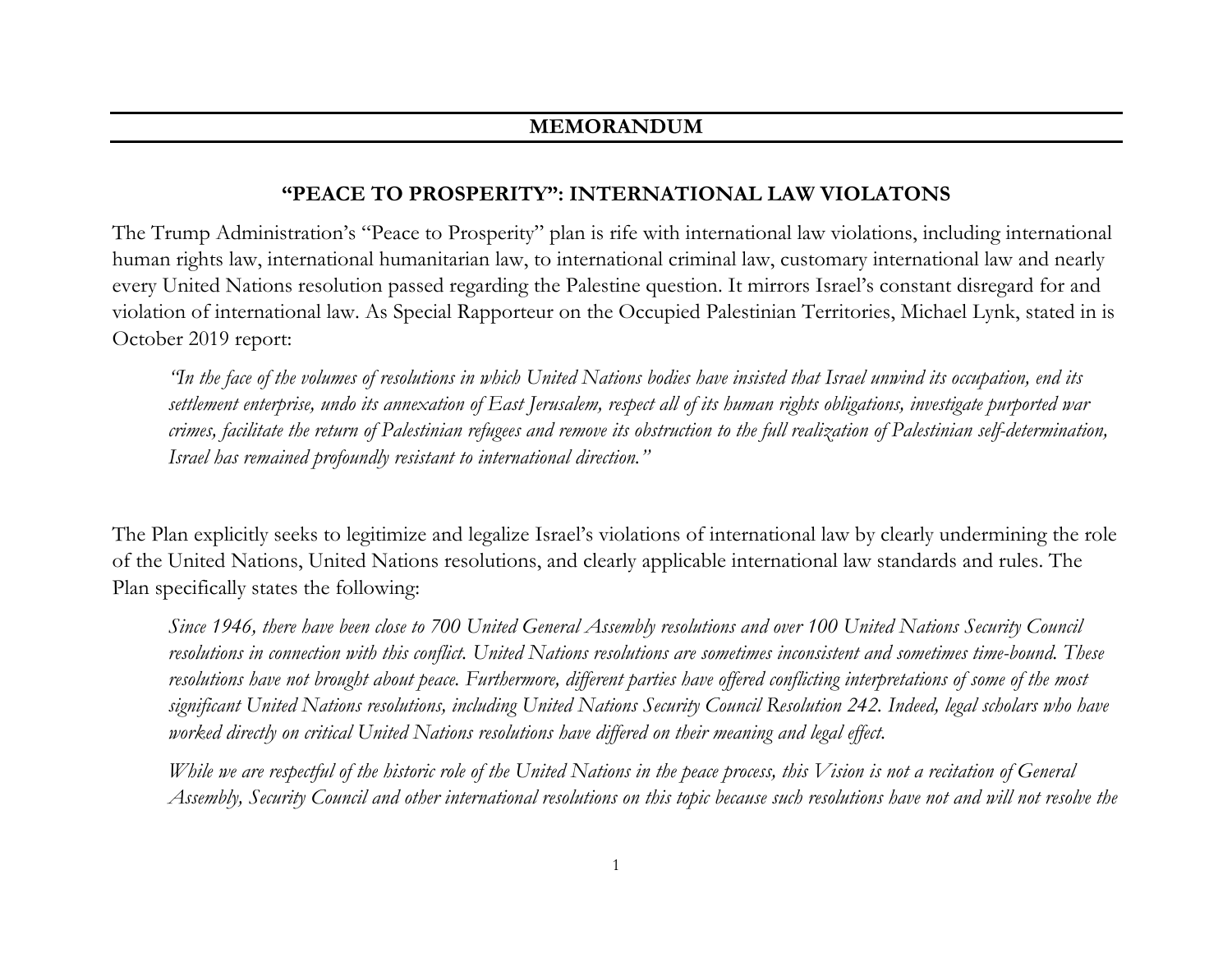*conflict. For too long these resolutions have enabled political leaders to avoid addressing the complexities of this conflict rather than enabling a realistic path to peace.*

This disregard for international law and United Nations resolutions is reflected on every single page of the plan. Below is a detailed overview of the plan and the main violations of international law. There are 110 points of the plan specifically outlined below, each of which includes multiple breaches of international law, amounting to over 300 violations in total.

| <b>CATEGORY</b>      | "PEACE TO                  | <b>MAIN VIOLATIONS OF INTERNATIONAL</b>                   |
|----------------------|----------------------------|-----------------------------------------------------------|
|                      | PROSPERITY"                | <b>LAW</b>                                                |
| Denial of Occupation | "Israelis and Palestinians | No recognition if Israel's occupation of Palestinian      |
|                      | have suffered greatly from | territory, and its failure to withdraw from the           |
|                      | long-standing and          | territories it occupied in 1967, in line with UNSC 242    |
|                      | seemingly intractable      | (1967) "Affirms that the fulfilment of the Charter        |
|                      | conflict" p. 2             | principles requires the establishment of a just and       |
|                      |                            | lasting peace in the Middle East which should include     |
|                      |                            | the application of the following principles: (i)          |
|                      |                            | Withdrawal of Israel from territories occupied in the     |
|                      |                            | recent conflict; (ii) Termination of all claims or states |
|                      |                            | of belligerency and respect for and acknowledgement       |
|                      |                            | of the sovereignty, territorial integrity and political   |
|                      |                            | independence of every State in the area and their right   |
|                      |                            | to live in peace within secure and recognized             |
|                      |                            | boundaries free from threats or acts of forces."          |
|                      |                            |                                                           |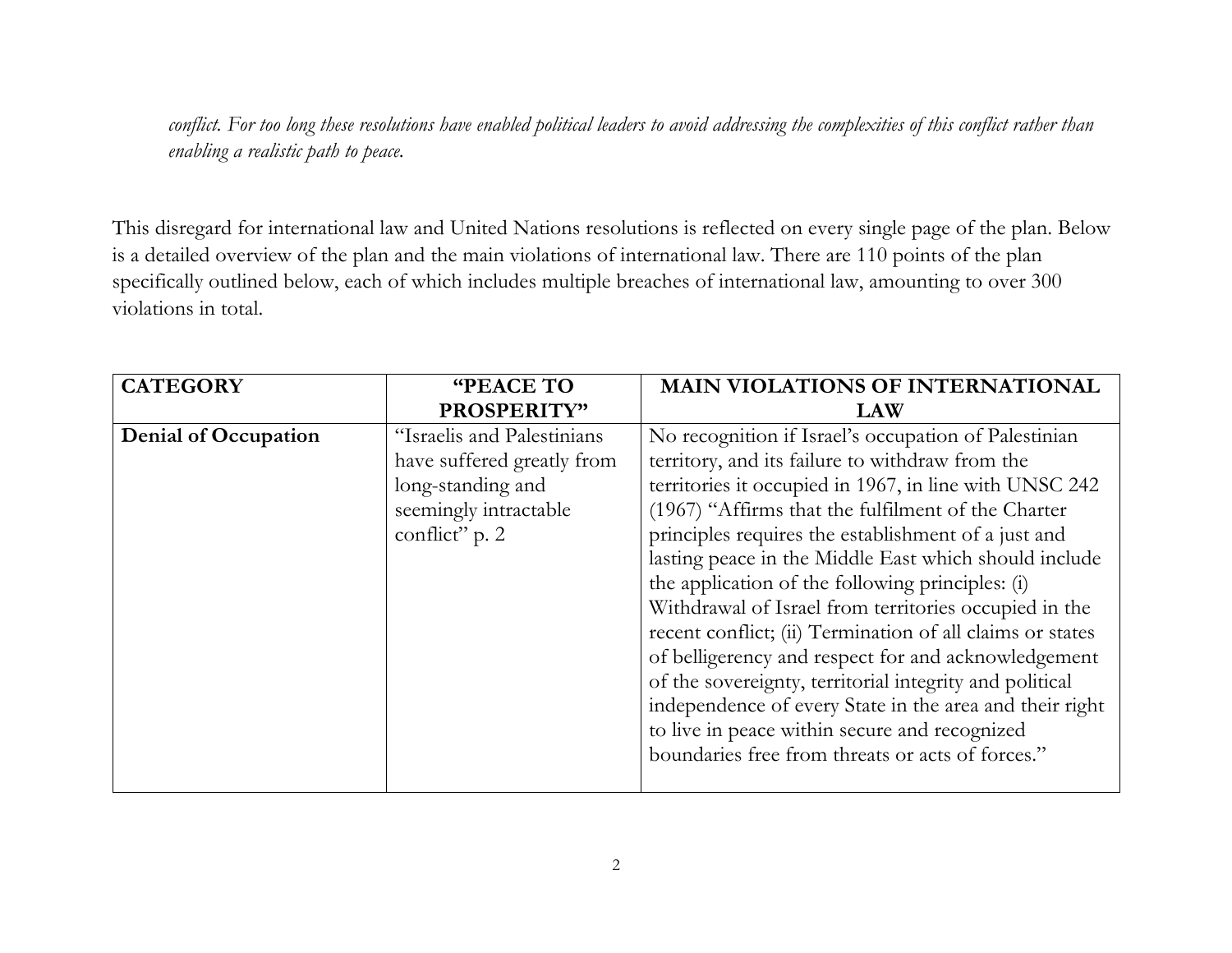|                       |                                                                                                                                          | UNSC 2334 "Urges in this regard the intensification<br>and acceleration of international and regional<br>diplomatic efforts and support aimed at achieving,<br>without delay a comprehensive, just and lasting peace<br>in the Middle East on the basis of relevant United Nations<br>resolutions, the Madrid terms of reference, including the<br>principle of land for peace, the Arab Peace Initiative<br>and the Quartet Roadman and an end to the Israeli<br>occupation that began in 1967" |
|-----------------------|------------------------------------------------------------------------------------------------------------------------------------------|--------------------------------------------------------------------------------------------------------------------------------------------------------------------------------------------------------------------------------------------------------------------------------------------------------------------------------------------------------------------------------------------------------------------------------------------------------------------------------------------------|
| <b>Undermining UN</b> | "This Vision is not a                                                                                                                    | Undermines the United Nations and international law                                                                                                                                                                                                                                                                                                                                                                                                                                              |
| resolutions and       | recitation of General                                                                                                                    | as the basis for a peaceful resolution. Violates both                                                                                                                                                                                                                                                                                                                                                                                                                                            |
| international law     | Assembly, Security Council                                                                                                               | US and Israel's commitment to the UN Charter.                                                                                                                                                                                                                                                                                                                                                                                                                                                    |
|                       | and other international<br>resolutions on this topic<br>because such resolutions<br>have not and will not<br>resolve the conflict." P. 5 | UNSC 242 specifies that "agreement and [assist]<br>efforts to achieve a peaceful and accepted settlement<br>in accordance with the provisions and principles in<br>this resolution."                                                                                                                                                                                                                                                                                                             |
|                       |                                                                                                                                          | (Per the Declaration of Principles, Israel and the PLO<br>entered a period of negotiations to "achieve a just,<br>lasting and comprehensive peace settlement and<br>historic reconciliation through the agreed political<br>process," "based on Security Council Resolutions 242<br>and 338."                                                                                                                                                                                                    |
|                       |                                                                                                                                          | UNSC 2334 "Urges in this regard the intensification<br>acceleration of international and regional<br>and<br>diplomatic efforts and support aimed at achieving,                                                                                                                                                                                                                                                                                                                                   |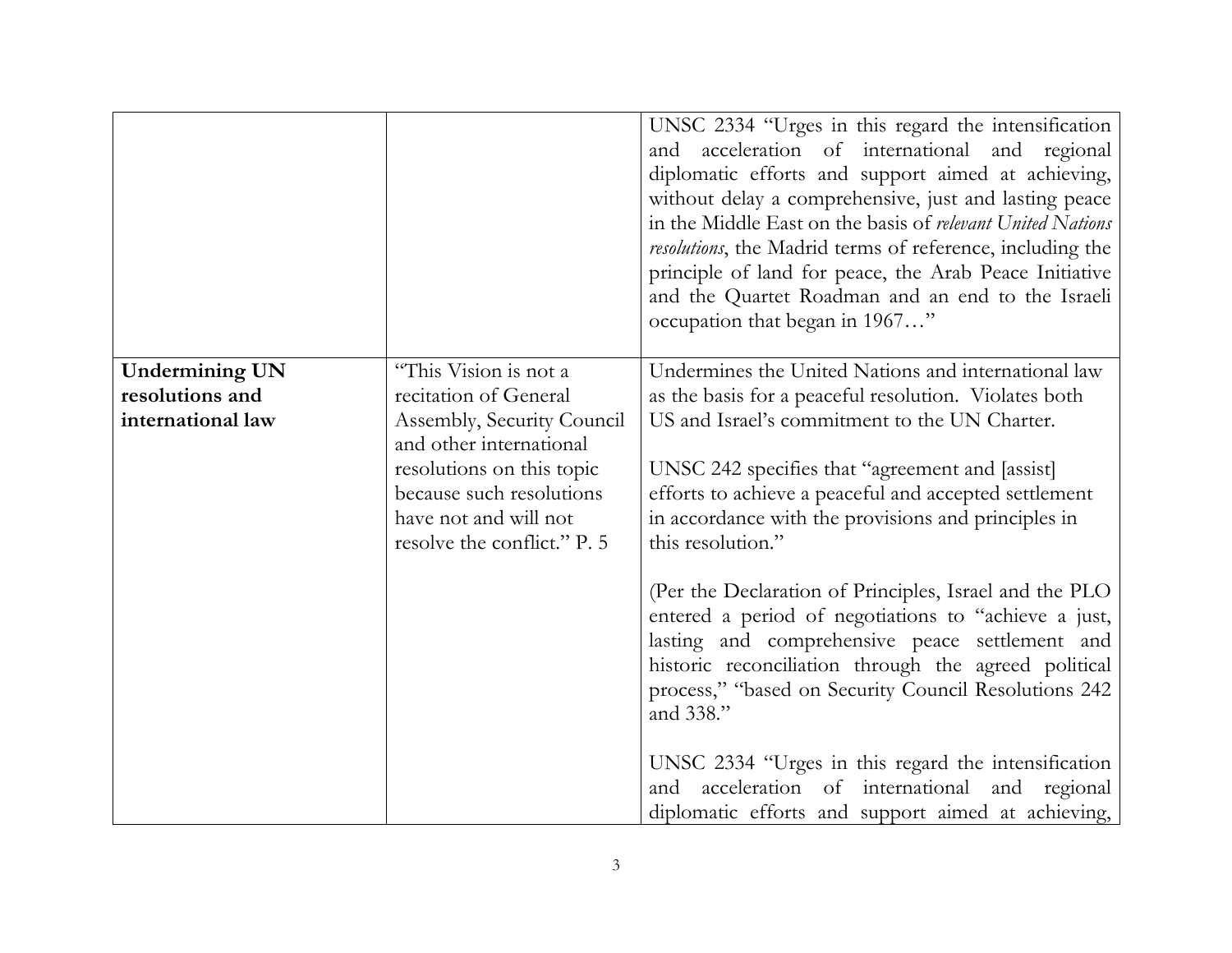|                              |                                                                                                                                                                                                                                                                                                                                 | without delay a comprehensive, just and lasting peace<br>in the Middle East on the basis of relevant United Nations<br>resolutions, the Madrid terms of reference, including the<br>principle of land for peace, the Arab Peace Initiative<br>and the Quartet Roadman and an end to the Israeli<br>occupation that began in 1967"<br>UNSC 2334 "calls upon both parties to act on the<br>basis of international law, including international<br>humanitarian law, and their previous agreements and<br>obligations"                                                                                                                                                                                                            |
|------------------------------|---------------------------------------------------------------------------------------------------------------------------------------------------------------------------------------------------------------------------------------------------------------------------------------------------------------------------------|--------------------------------------------------------------------------------------------------------------------------------------------------------------------------------------------------------------------------------------------------------------------------------------------------------------------------------------------------------------------------------------------------------------------------------------------------------------------------------------------------------------------------------------------------------------------------------------------------------------------------------------------------------------------------------------------------------------------------------|
| <b>Limits on Sovereignty</b> | "Sovereignty is an<br>amorphous concept that<br>has evolved over time."<br>"A realistic solution would<br>give the Palestinians all the<br>power to govern<br>themselves but not the<br>powers to threaten Israel.<br>This necessarily entails the<br>limitations of certain<br>sovereign powers in<br>Palestinian areas." P. 3 | Encroachments on Palestinian sovereignty; UNSC<br>242; right to self-determination.<br>UNSC 242 (1967) "Affirms that the fulfilment of the<br>Charter principles requires the establishment of a just<br>and lasting peace in the Middle East which should<br>include the application of the following principles: (i)<br>Withdrawal of Israel from territories occupied in the<br>recent conflict; (ii) Termination of all claims or states<br>of belligerency and respect for and acknowledgement<br>of the sovereignty, territorial integrity and political<br>independence of every State in the area and their right<br>to live in peace within secure and recognized<br>boundaries free from threats or acts of forces." |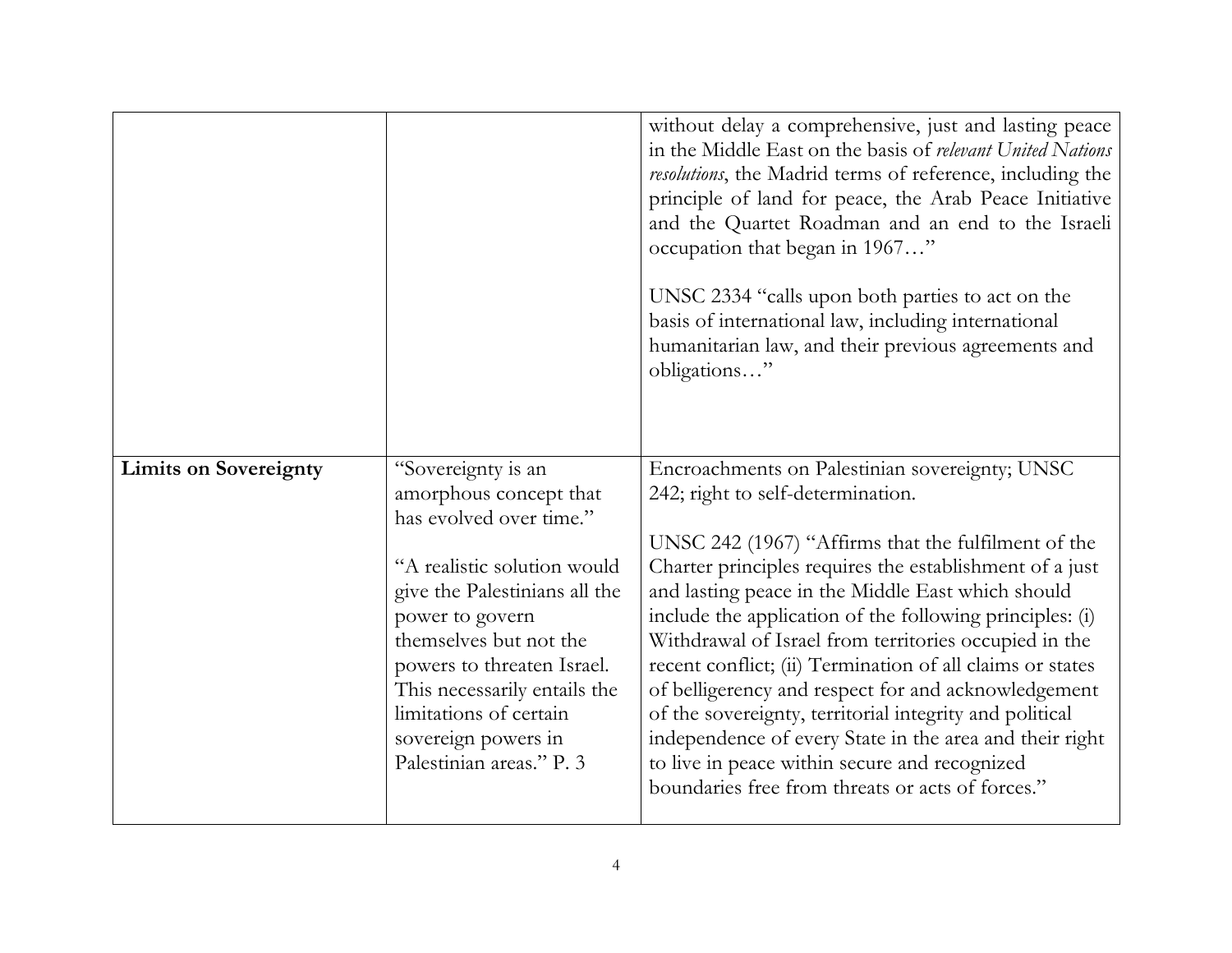| "This Vison is intended to<br>maximize self-<br>determination, while taking<br>all relevant factors into<br>account."                                                                                                              | UNGA 3236 (1974) reaffirmed the inalienable rights<br>of the Palestinian people, including: "(a) The right to<br>self-determination without external interference; [and]<br>(b) The right to national independence and<br>sovereignty."                                                                                                                                                                                                        |
|------------------------------------------------------------------------------------------------------------------------------------------------------------------------------------------------------------------------------------|------------------------------------------------------------------------------------------------------------------------------------------------------------------------------------------------------------------------------------------------------------------------------------------------------------------------------------------------------------------------------------------------------------------------------------------------|
| "State of Israel will<br>maintain overriding security<br>responsibility for the State<br>if Palestine." P. 21                                                                                                                      | Illegally impose limits on self-<br>determination/conditions. The right of self-<br>determination is a cornerstone peremptory norm of<br>international law, from which no exception or<br>derogation can be lawfully justified.                                                                                                                                                                                                                |
| "The State of Palestine shall<br>be fully demilitarized and<br>remain so" P.22<br>"The State of Israel's                                                                                                                           | Common Article 1 ICCPR and ICESCR : "All peoples<br>have the right of self-determination. By virtue of that<br>right they freely determine their political status and<br>freely pursue their economic, social and cultural<br>development."                                                                                                                                                                                                    |
| security footprint in all or<br>parts of the State of<br>Palestine will then increase<br>as a result of the State of<br>Israel's determination of its<br>expanded security needs<br>and the time needed to<br>address them." P. 23 | Breaches of the customary principle of non-<br>intervention recognized by the ICJ in the case between<br>Nicaragua v. United States codified in Article 2(7) of the<br>UN Charter "Nothing contained in the present<br>Charter shall authorize the United Nations to<br>intervene in matters which are essentially within the<br>domestic jurisdiction of any state or shall require the<br>Members to submit such matters to settlement under |
| "The State of Israel will<br>maintain at least one early-<br>warning stations in the                                                                                                                                               | the present Charter; but this principle shall not<br>prejudice the application of enforcement measures<br>under Chapter VII." And later was affirmed in                                                                                                                                                                                                                                                                                        |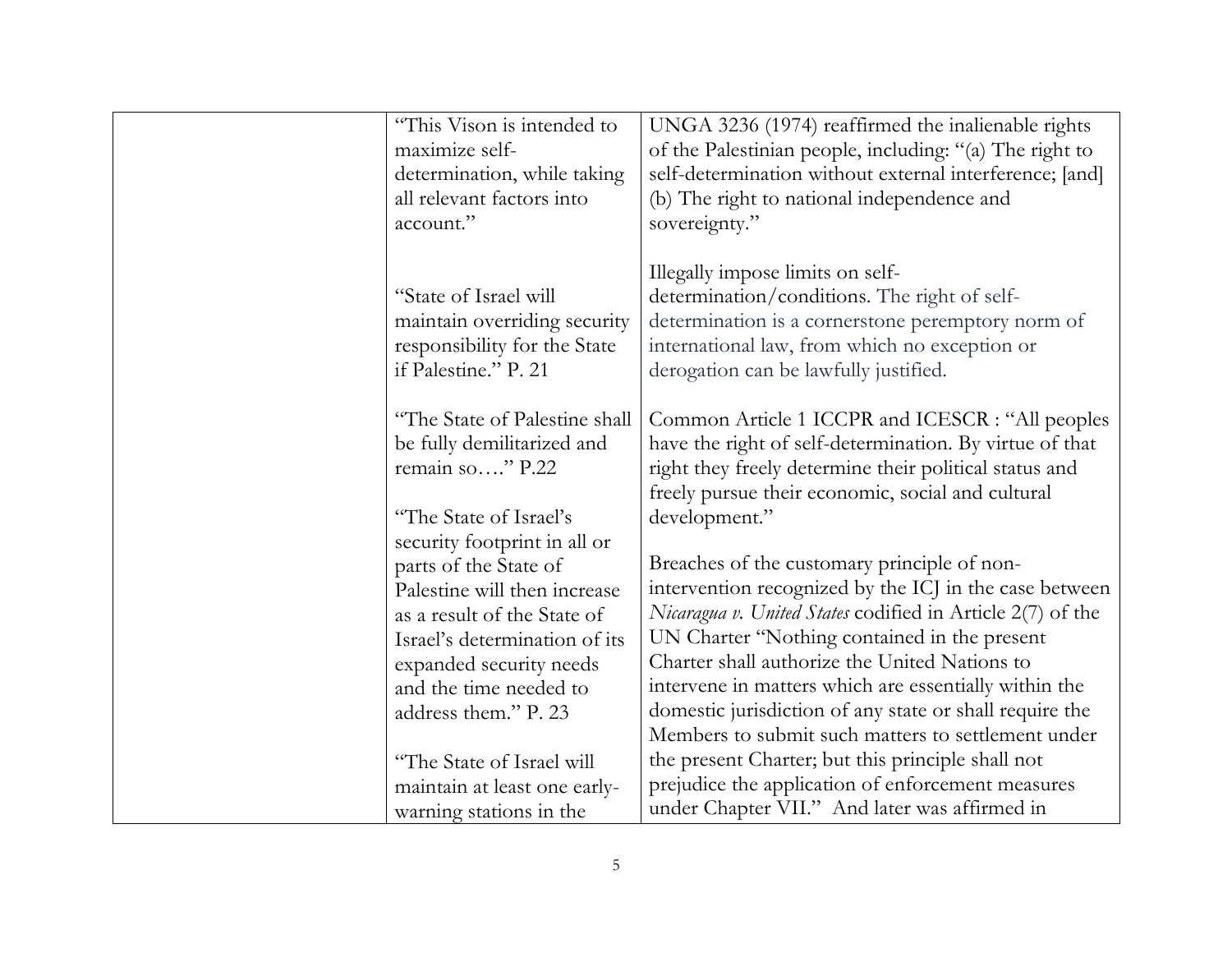| State of Palestine as          | UNGA Resolution 2131 (XX) "Declaration on the               |
|--------------------------------|-------------------------------------------------------------|
| designated on the              | inadmissibility of Intervention in the Domestic Affairs     |
| Conceptual Map, which will     | of States and Protection of their Independence and          |
| be run by Israeli security     | sovereignty."                                               |
| forces." P. 23                 |                                                             |
|                                | UNGA Resolution 1893 "Permanent sovereignty over            |
| "Uninterrupted Israeli         | natural resources"                                          |
| security access to and from    |                                                             |
| any early-warning station      | UNGA Resolution 3175 "Permanent sovereignty over            |
| will be ensured." P. 23        | national resources in the occupied Arab territories'        |
|                                |                                                             |
| "The State of Israel will rely | Hague Regulations Article 55 "The occupying State           |
| on blimps, drones, and         | shall be regarded only as administrator and usufructuary    |
| similar aerial equipment for   | of public buildings, real estate, forests, and agricultural |
| security purposeswithin        | estates belonging to the hostile State, and situated in the |
| the State of Palestine." P.    | occupied country. It must safeguard the capital of these    |
| 23                             | properties, and administer them in accordance with the      |
|                                | rules of usufruct."                                         |
| " in the areas adjacent to     |                                                             |
| the border between the         | Hague Regulations 1907 Article 47 "Pillage is formally      |
| State of Israel and the State  | forbidden."                                                 |
| of Palestine, including        |                                                             |
| without limitation, the        | Fourth Geneva Convention Article 33 "Pillage is             |
| border between Jerusalem       | prohibited."                                                |
| and Al Quds, will be           |                                                             |
| subject to the State of        |                                                             |
| Israel's overriding security   |                                                             |
| responsibility." P. 24         |                                                             |
|                                | Impedes ICCPR and ICESER rights.                            |
|                                |                                                             |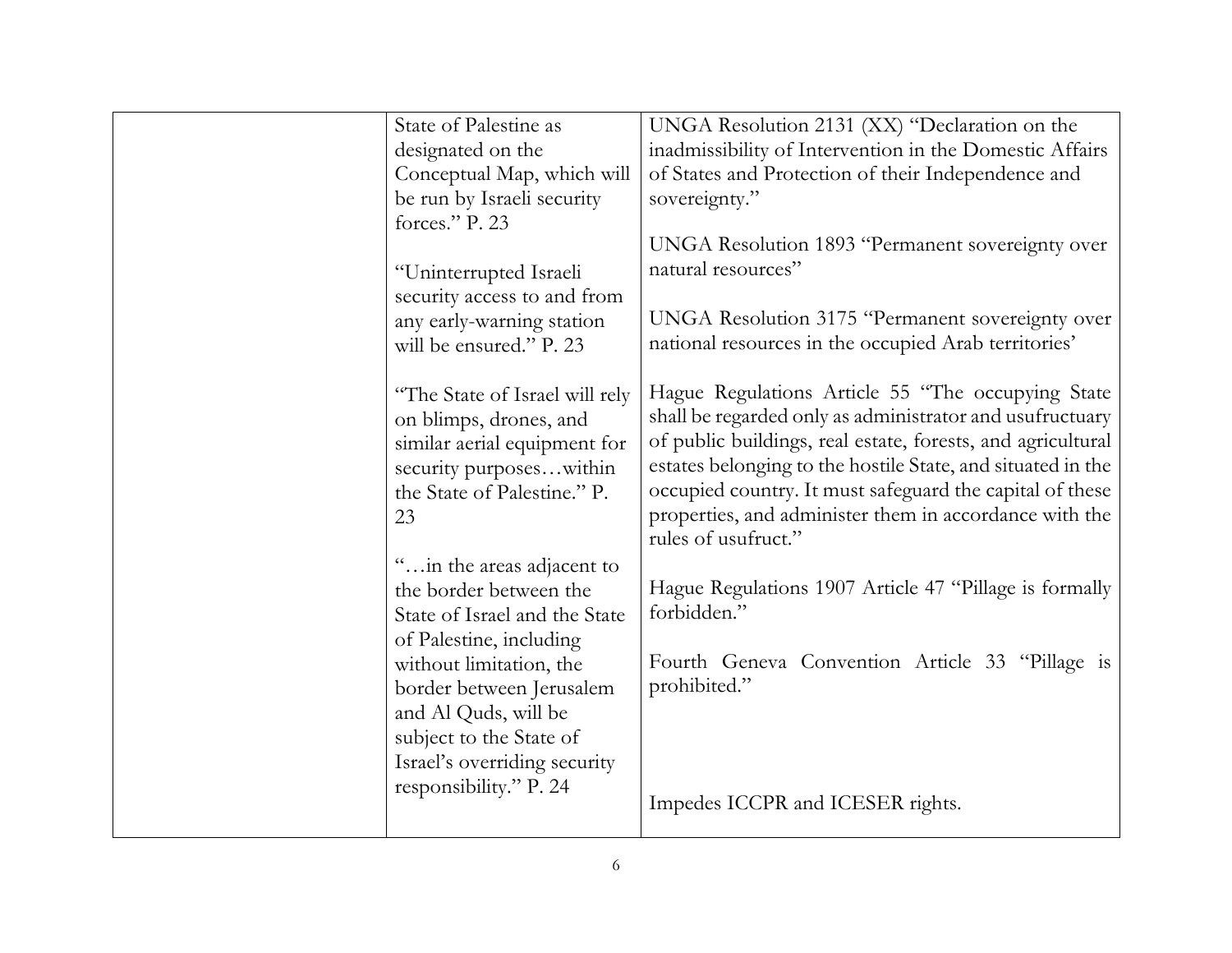| "All persons and goods will<br>cross borders into the State<br>of Palestine through<br>regulated border crossings,<br>which will be monitored by<br>the State of Israel" p. 24                                                                                                     |  |
|------------------------------------------------------------------------------------------------------------------------------------------------------------------------------------------------------------------------------------------------------------------------------------|--|
| "Israeli border crossing<br>officials, using state of the<br>art scanning and imaging<br>technology, shall have the<br>right to confirm that no<br>weapons, dual-use or other<br>security-risk related items<br>will be allowed to enter into<br>the State of Palestine." P.<br>24 |  |
| "if a raw material or<br>subcomponent of an end<br>item is deemed dangerous<br>and its import into the State<br>of Palestine needs to be<br>controlled." p. 25<br>"Gaza is fully<br>demilitarized." P. 26                                                                          |  |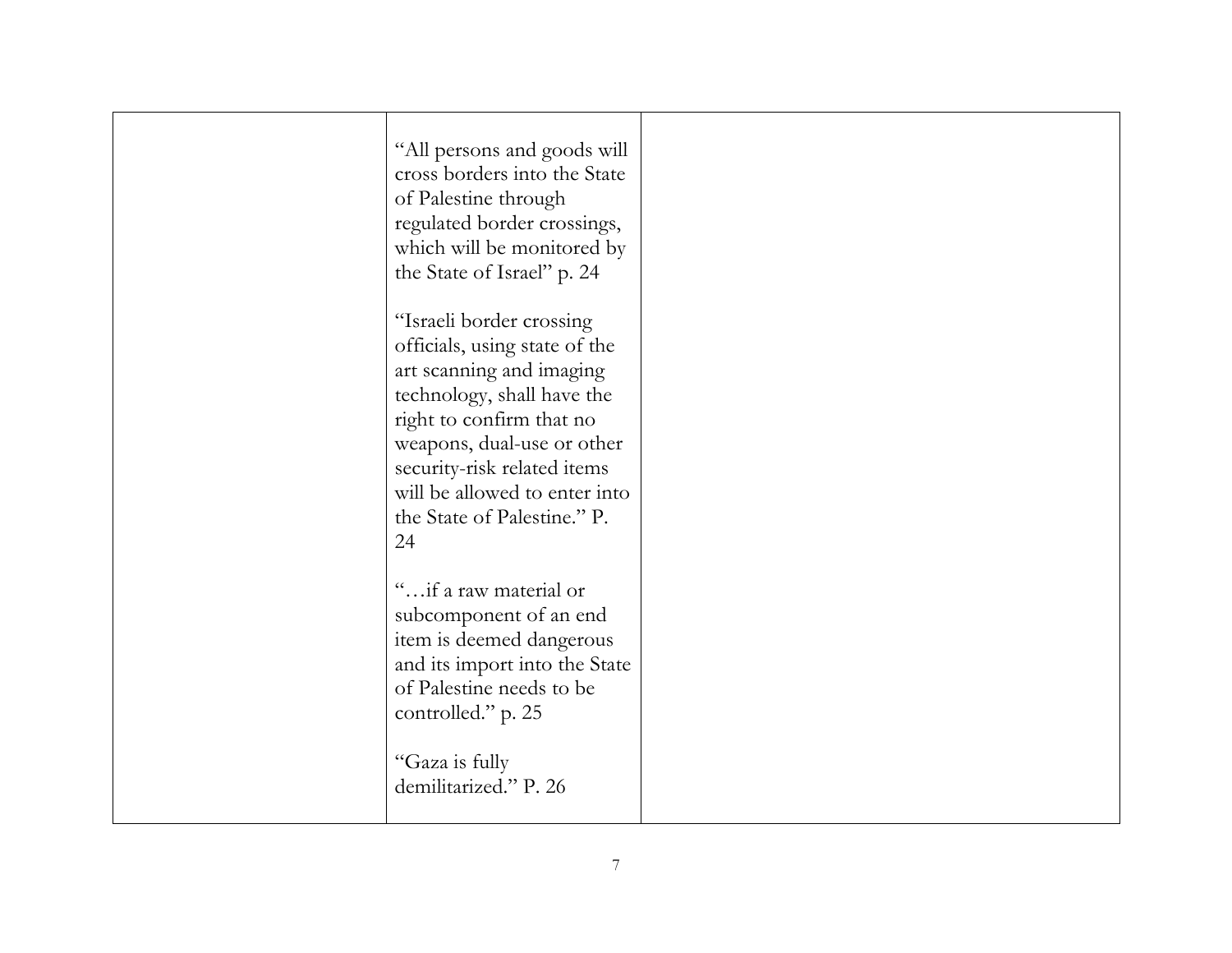| "The United States expects      |  |
|---------------------------------|--|
| that the State of Palestine's   |  |
| government will not include     |  |
| any members of Hamas,           |  |
| PIJ, or surrogates thereof,     |  |
| unless all of the foregoing     |  |
| shall have occurred" p.         |  |
| 26                              |  |
|                                 |  |
| "The role of the State of       |  |
| Israel at these earmarked       |  |
| port facilities will be limited |  |
| to security functions that      |  |
| will ensure that all goods      |  |
| transported into and out of     |  |
| these earmarked port            |  |
| facilities do not pose a        |  |
| threat to the State of          |  |
| Israel." p. 27                  |  |
|                                 |  |
| "Potential Gaza Port and        |  |
| potential Airport for Gaza"     |  |
| p. 29                           |  |
|                                 |  |
| "The State of Israel will       |  |
| allow the State of Palestine    |  |
| to develop a resort area in     |  |
| the North of the Dead Sea       |  |
| without prejudice to the        |  |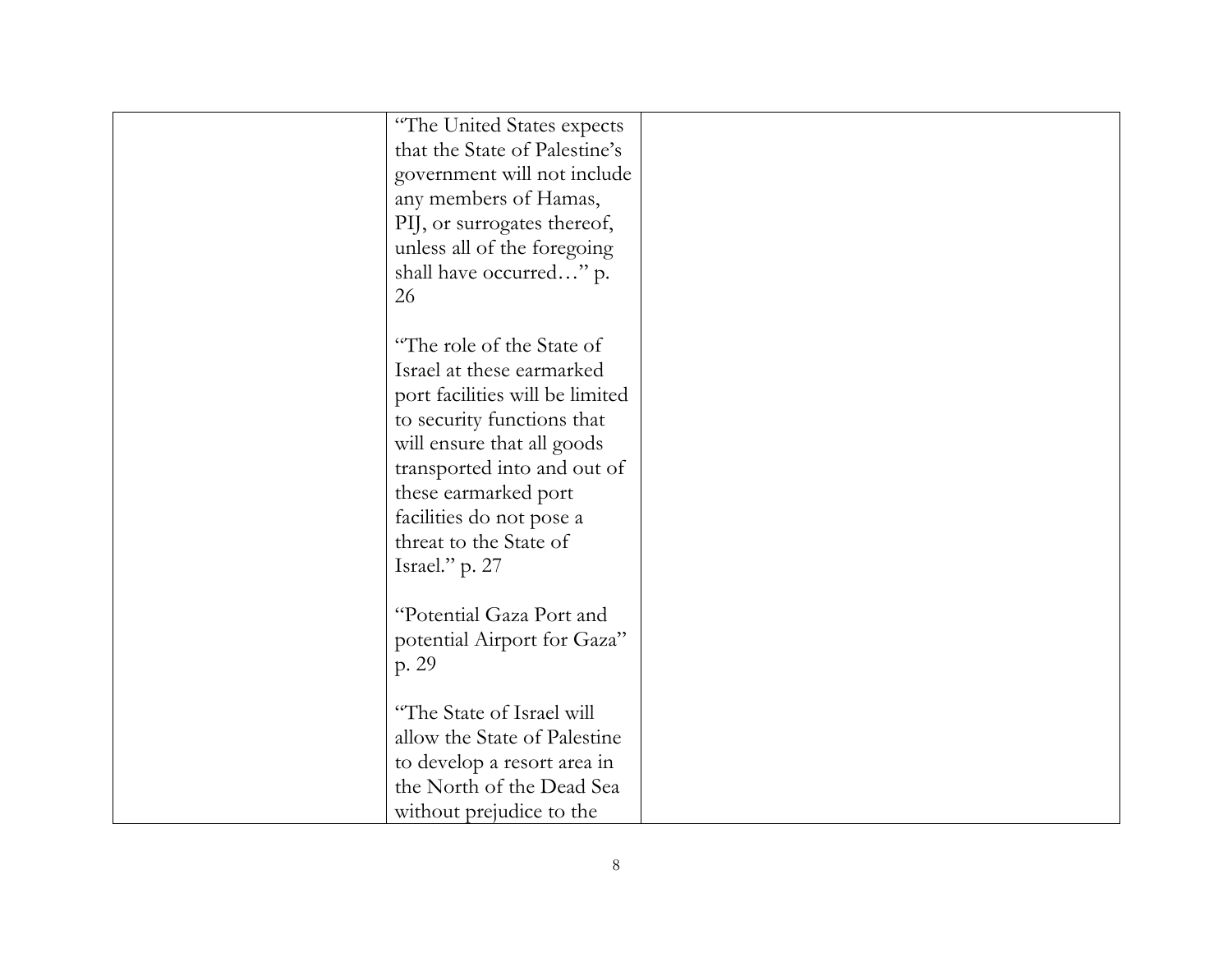| State of Israel's sovereignty<br>at such location, including<br>without limitation, Israel's<br>sovereignty to the<br>shoreline." P. 29                                                                                                                                                                     |  |
|-------------------------------------------------------------------------------------------------------------------------------------------------------------------------------------------------------------------------------------------------------------------------------------------------------------|--|
| "However, the State of<br>Palestine may not join any<br>international organization if<br>such membership would<br>contradict commitments of<br>the State of Palestine to<br>demilitarization and<br>cessation of political and<br>judicial warfare against the                                              |  |
| State of Israel." p. 35<br>"The following criteria are a<br>predicate to the formation<br>of a Palestinian State and<br>must be determined to have<br>occurred by the State of<br>Israel and the United States,<br>jointly, acting in good faith,<br>after consultation with the<br>Palestinian Authority." |  |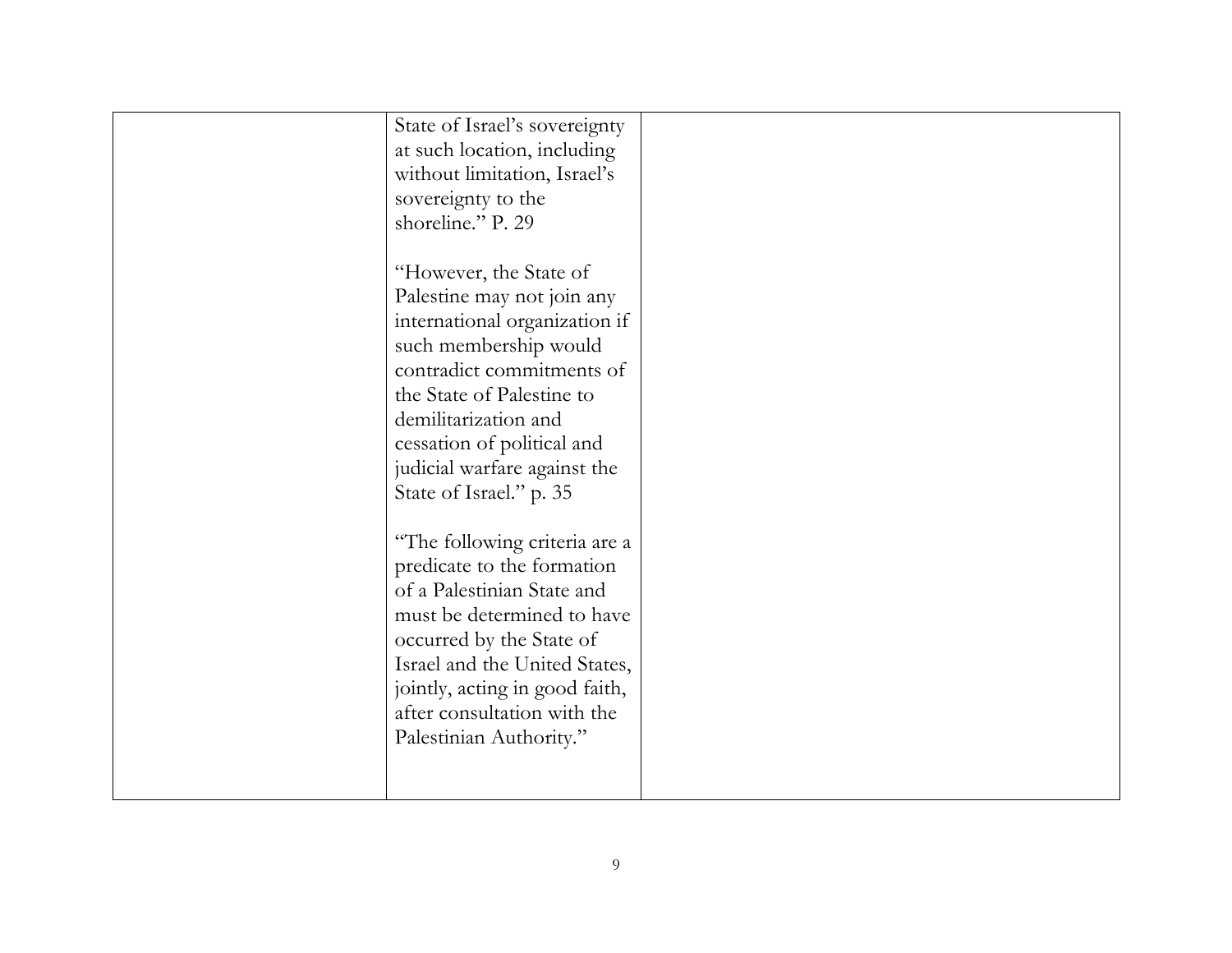| <b>Borders</b> | "Delivers significant          | Violation of UNSC 242. Occupied Palestinian                                                                          |
|----------------|--------------------------------|----------------------------------------------------------------------------------------------------------------------|
|                | territorial expansion to the   | Territory is clearly defined through numerous UN                                                                     |
|                | Palestinians." P.11            | resolutions.                                                                                                         |
|                |                                |                                                                                                                      |
|                | "Takes into account the        | Occupying power does not gain sovereign rights over                                                                  |
|                | State of Israel's valid legal  | a territory: Art. 43 of The Hague Regulations: "The                                                                  |
|                | and historical claims." P. 11  | authority of the legitimate power having in fact passed<br>into the hands of the occupant, the latter shall take all |
|                | "The State of Israel and the   | the measures in his power to restore, and ensure, as                                                                 |
|                | United States does not         | far as possible, public order and safety, while                                                                      |
|                | believe that the State of      | respecting, unless absolutely prevented, the laws in                                                                 |
|                | Israel is legally bound to     | force in the country."                                                                                               |
|                | provide the Palestinians       |                                                                                                                      |
|                | with $100\%$ of pre-1967       | UNSC 242 (1967) "Affirms that the fulfilment of the                                                                  |
|                | territory (a belief that is    | Charter principles requires the establishment of a just                                                              |
|                | consistent with United         | and lasting peace in the Middle East which should                                                                    |
|                | Nations Security Council       | include the application of the following principles: (i)                                                             |
|                | Resolution 242). P. 11-12      | Withdrawal of Israel from territories occupied in the<br>recent conflict; (ii) Termination of all claims or states   |
|                | "Israeli security              | of belligerency and respect for and acknowledgement                                                                  |
|                | responsibility and Israeli     | of the sovereignty, territorial integrity and political                                                              |
|                | control of the airspace west   | independence of every State in the area and their right                                                              |
|                | of the Jordan river." P. 3     | to live in peace within secure and recognized                                                                        |
|                |                                | boundaries free from threats or acts of forces."                                                                     |
|                |                                |                                                                                                                      |
|                | "The State of Israel will rely | UNSC (2334) Underlines that it will not recognize any                                                                |
|                | on blimps, drones, and         | changes to the 4 June 1967 lines, including with regard                                                              |
|                | similar aerial equipment for   | to Jerusalem, other than those agreed by the parties                                                                 |
|                | security purposeswithin        | through negotiations                                                                                                 |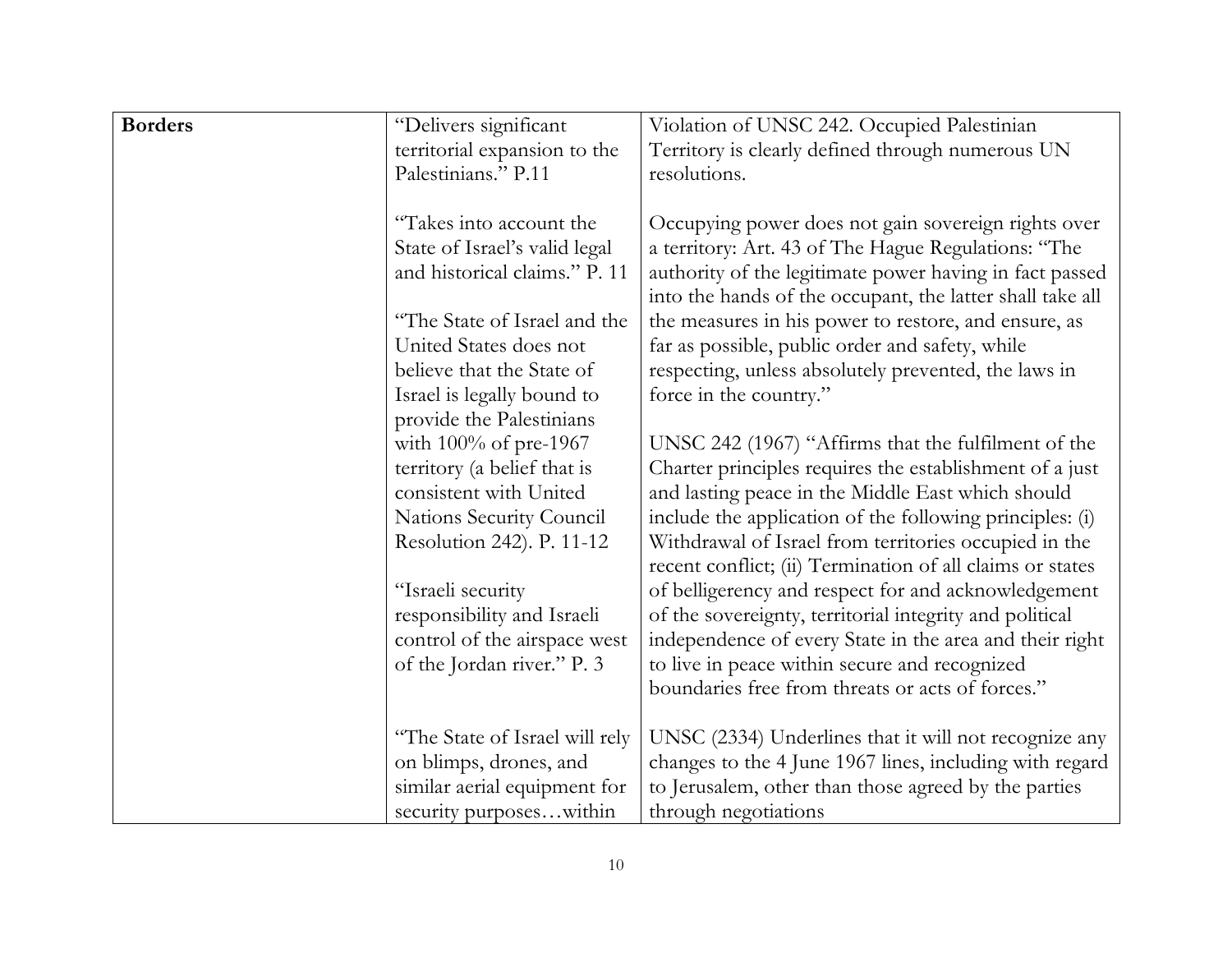|                      | the State of Palestine." P. |                                                            |
|----------------------|-----------------------------|------------------------------------------------------------|
|                      | 23                          | Art. 1 of the Convention on International Civil            |
|                      |                             | Aviation (ICAO): "The contracting States recognize         |
|                      | "The State of Israel will   | that every State has complete and exclusive                |
|                      | retain sovereignty over     | sovereignty over the airspace above its territory."        |
|                      | territorial waters" p.13    |                                                            |
|                      |                             | Art. 3 of the UN Convention on the Law of the Sea          |
|                      |                             | (UNCLOS): "Every State has the right to establish the      |
|                      |                             | breadth of its territorial sea up to a limit not exceeding |
|                      |                             | 12 nautical miles, measured from baselines determined      |
|                      |                             | in accordance with this Convention."                       |
|                      |                             |                                                            |
|                      |                             | Art. $56(1)(a)$ of UNCLOS: "In the exclusive economic      |
|                      |                             | zone, the coastal State has sovereign rights for the       |
|                      |                             | purpose of exploring and exploiting, conserving and        |
|                      |                             | managing the natural resources, whether living or non-     |
|                      |                             | living, of the waters superjacent to the seabed and of     |
|                      |                             | the seabed and its subsoil, and with regard to other       |
|                      |                             | activities for the economic exploitation and               |
|                      |                             | exploration of the zone, such as the production of         |
|                      |                             | energy from the water, currents and winds[.]"              |
|                      |                             |                                                            |
| Settlements/transfer | "Peace should not demand    |                                                            |
|                      | the uprooting of people –   | Israeli settlement construction and expansion, is a        |
|                      | Arab or Jew – from their    | direct violation of international humanitarian law,        |
|                      | homes." P. 8                | specifically:                                              |
|                      |                             |                                                            |
|                      |                             | Art. 49(1) of the GCIV: "Individual or mass forcible       |
|                      |                             | transfers, as well as deportations of protected persons    |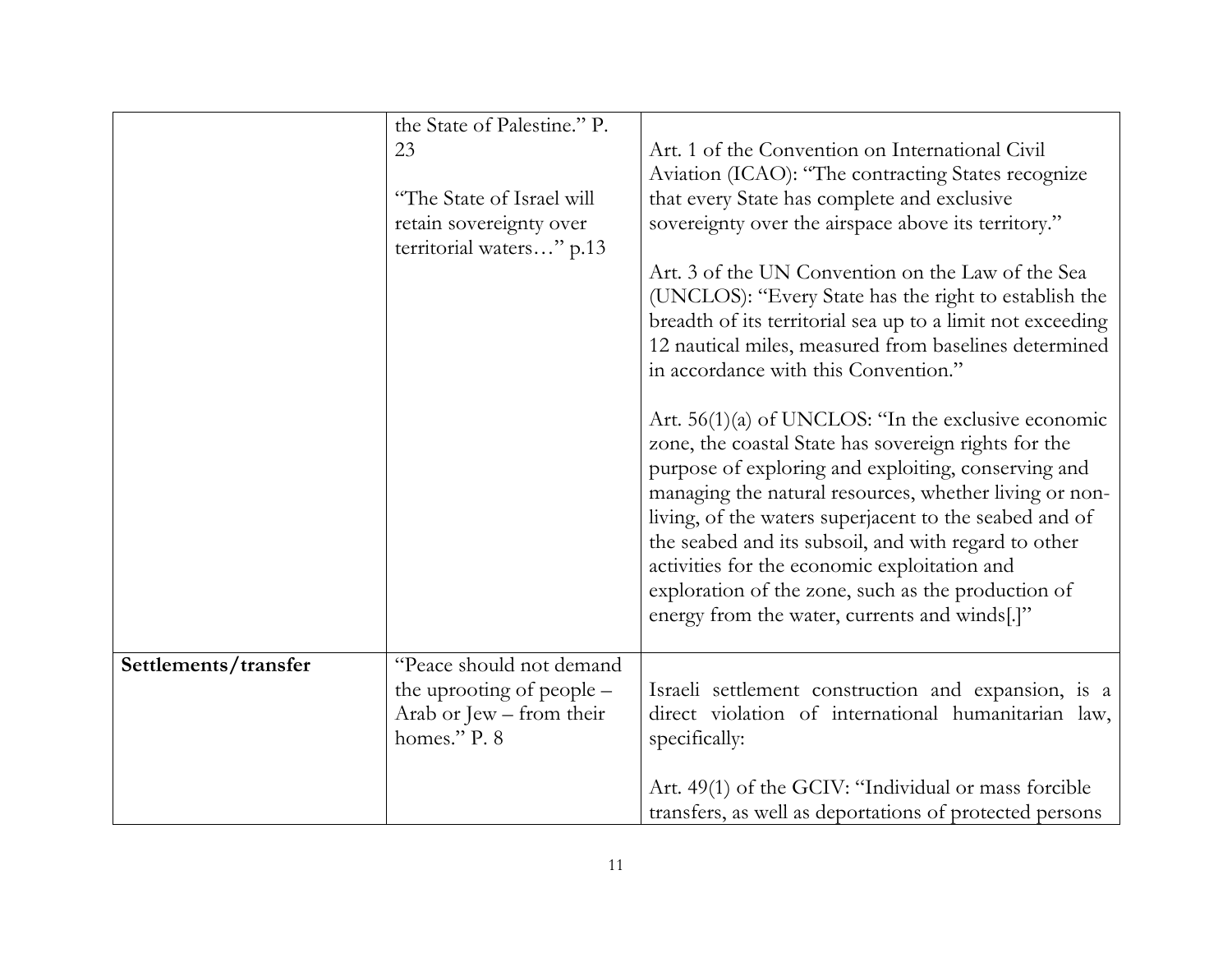| "Avoids forced population    | from occupied territory to the territory of the                              |
|------------------------------|------------------------------------------------------------------------------|
| transfers of either Arabs or | Occupying Power or to that of any other country,                             |
| Jews" $p. 11$ .              | occupied or not, are prohibited, regardless of their                         |
|                              | motive"                                                                      |
| "It will not have to uproot  |                                                                              |
| any settlement." P. 12       | Art. 49(6) of the GCIV: "The Occupying Power shall                           |
|                              | not deport or transfer parts of its own civilian                             |
|                              | population into the territory it occupies."                                  |
|                              | Art. $8(2)(b)(viii)$ of the Rome Statute considers these                     |
|                              | actions a War Crime: The transfer, directly or                               |
|                              | indirectly, by the Occupying Power of parts of its own                       |
|                              | civilian population into the territory it occupies, or the                   |
|                              | deportation or transfer of all or parts of the                               |
|                              |                                                                              |
|                              | population of the occupied territory within or outside<br>this territory[.]" |
|                              |                                                                              |
|                              | <b>UNSC 465 (1980)</b>                                                       |
|                              |                                                                              |
|                              | "[] all measures taken by Israel to change the                               |
|                              | physical character, demographic composition,                                 |
|                              | institutional structure or status of the Palestinian and                     |
|                              | other Arab territories occupied since 1967, including                        |
|                              | Jerusalem, or any part thereof have no legal validity                        |
|                              |                                                                              |
|                              | and [] Israel's policy and practices of settling parts of                    |
|                              | its population and new immigrants in those territories                       |
|                              | constitute a flagrant violation of the Geneva                                |
|                              | Convention relative to the Protection of Civilian                            |
|                              | Persons in Time of War and also constitute a serious                         |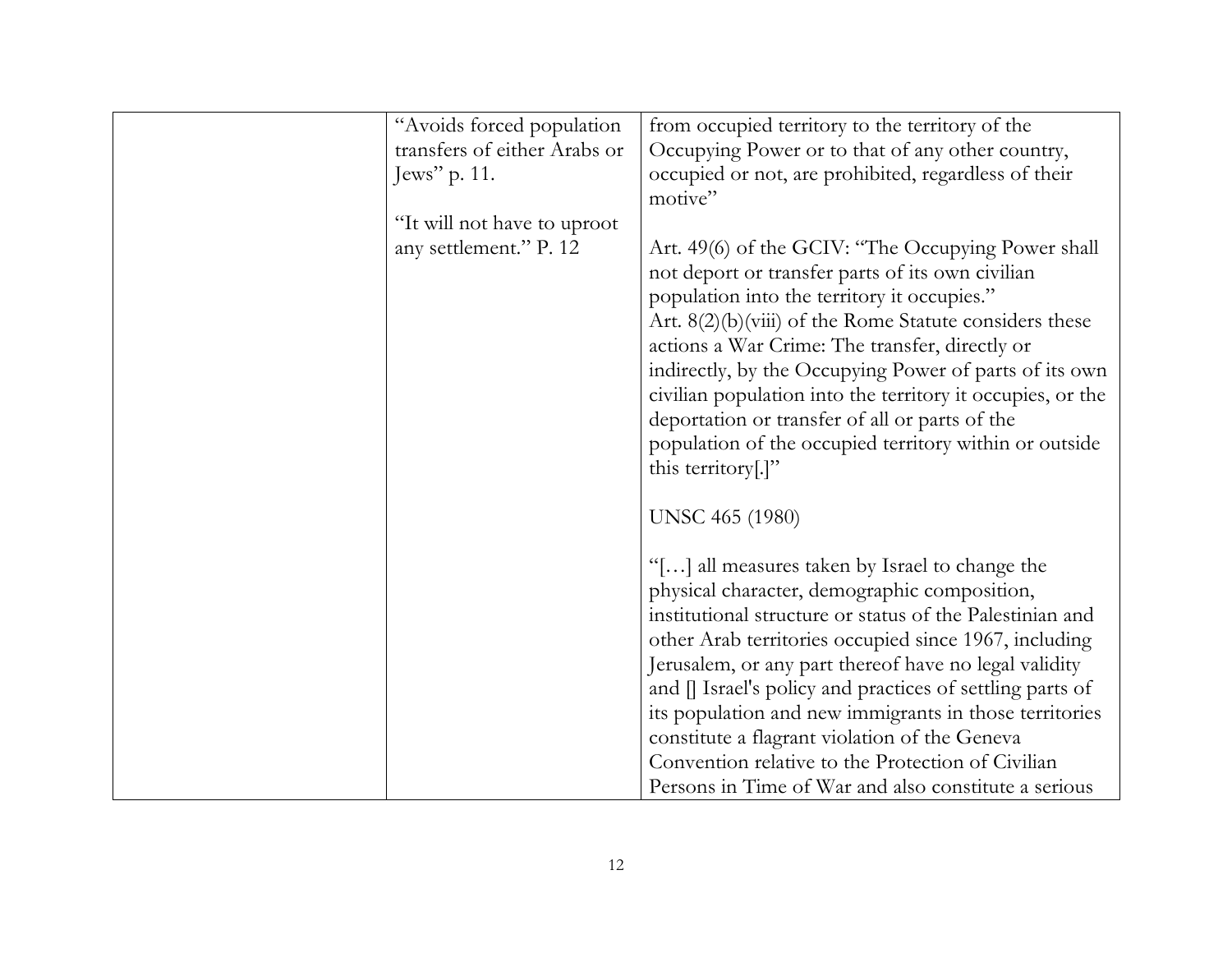| obstruction to achieving a comprehensive, just and<br>lasting peace in the Middle East[.]"                                                                                                                                                                                                                                                                                                                                                      |
|-------------------------------------------------------------------------------------------------------------------------------------------------------------------------------------------------------------------------------------------------------------------------------------------------------------------------------------------------------------------------------------------------------------------------------------------------|
| UNSC 2334 Reaffirms that the establishment by Israel<br>of settlements in the Palestinian territory occupied<br>since 1967, including East Jerusalem, has no legal<br>validity and constitutes a flagrant violation under<br>international law and a major obstacle to the<br>achievement of the two-State solution and a just,<br>lasting and comprehensive peace;                                                                             |
| 2. Reiterates its demand that Israel immediately and<br>completely cease all settlement activities in the<br>occupied Palestinian territory, including East<br>Jerusalem, and that it fully respect all of its legal<br>obligations in this regard;<br>3. Underlines that it will not recognize any changes to<br>the 4 June 1967 lines, including with regard to<br>Jerusalem, other than those agreed by the parties<br>through negotiations; |
| 4. Stresses that the cessation of all Israeli settlement<br>activities is essential for salvaging the two-State<br>solution, and calls for affirmative steps to be taken<br>immediately to reverse the negative trends on the<br>ground that are imperilling the two-State solution;"                                                                                                                                                           |
| UNSC Resolutions 242, 446, 452, 465, 471, 476, 2334.                                                                                                                                                                                                                                                                                                                                                                                            |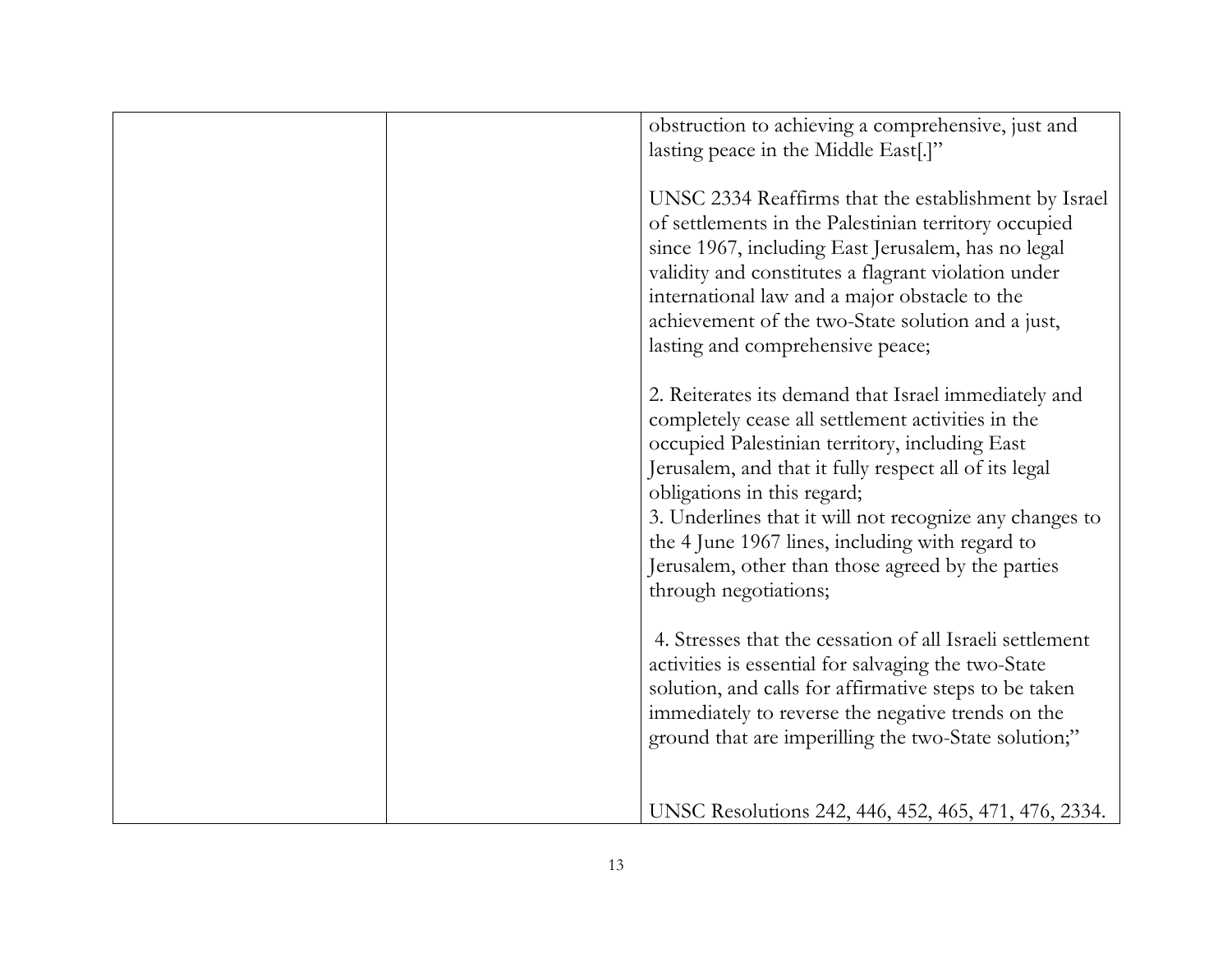|                                    |                               | UNGA Resolutions ES-1012, ES-1015, ES-1017,               |
|------------------------------------|-------------------------------|-----------------------------------------------------------|
|                                    |                               | 69/92, 70/89, 71/97, 72/86, and numerous others.          |
|                                    |                               |                                                           |
|                                    |                               |                                                           |
| <b>Annexation / Acquisition of</b> | "The State of Israel"         | Undermines the principle of the illegality of the         |
| <b>Territory by Force</b>          | exchanged sizable             | acquisition of territory by, outlawed by Art. 2(4) of the |
|                                    | territories for the sake of   | UN Charter. International law does not recognize          |
|                                    | peace." p.2                   | territory acquired in a defensive war as legal as all     |
|                                    |                               | acquisition of territory by force is illegal.             |
|                                    | "Any realistic proposal       |                                                           |
|                                    | requires the State of Israel  | UN Security Council Resolutions 242, 465, 2334, and       |
|                                    | to make a significant         | numerous others also outline the "inadmissibility of      |
|                                    | territorial compromise"       | the acquisition of territory by force."                   |
|                                    |                               |                                                           |
|                                    | "Withdrawing from             | UNSC 242 clearly calls for withdrawal of territories      |
|                                    | territory captured in a       | occupied by Israel in 1967, and highlights that Israel    |
|                                    | defensive war is a historical | has no legal claim to any land that it occupied in 1967.  |
|                                    | rarity."                      |                                                           |
|                                    |                               | Occupying power does not gain sovereign rights over       |
|                                    |                               | a territory: Art. 43 of The Hague Regulations: "The       |
|                                    | "This Vision provides for     | authority of the legitimate power having in fact passed   |
|                                    | the transfer of sizeable      | into the hands of the occupant, the latter shall take all |
|                                    | territory by the State of     | the measures in his power to restore, and ensure, as      |
|                                    | Israel – territory which      | far as possible, public order and safety, while           |
|                                    | Israel has asserted valid     | respecting, unless absolutely prevented, the laws in      |
|                                    | legal and historical claims,  | force in the country."                                    |
|                                    | and which are part of the     |                                                           |
|                                    | ancestral homeland of the     | Art. 53 of the GCIV: "Any destruction by the              |
|                                    | Jewish people - which must    | Occupying Power of real or personal propertyto the        |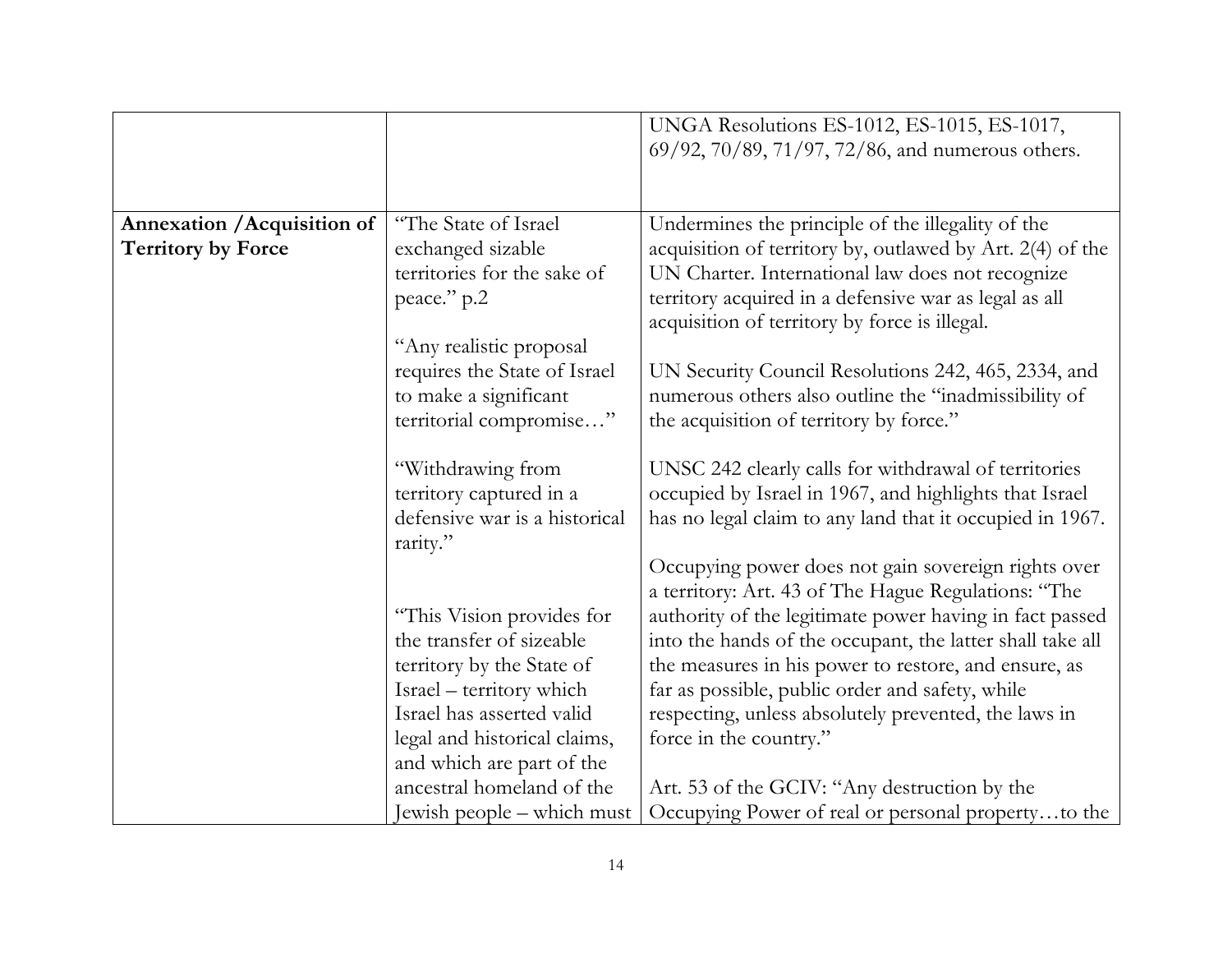| be considered a                | State, or to other public authoritiesis prohibited,  |
|--------------------------------|------------------------------------------------------|
| concession"                    | except where such destruction is rendered absolutely |
|                                | necessary by military operations."                   |
| "Will incorporate the vast     |                                                      |
| majority of Israeli            | Violates laws against Apartheid:                     |
| settlements into contiguous    |                                                      |
| Israeli territory." P. 12      | The Apartheid Convention identifies six "inhuman"    |
|                                | acts" that amount to apartheid when "committed for   |
| "Approximately 97% of          | of establishing and<br>purpose<br>maintaining<br>the |
| Israelis in the West Bank      | domination by one racial group of persons over any   |
| will be incorporated into      | other racial group of persons and systematically     |
| contiguous Israeli             | oppressing them":                                    |
| territory." P.12               |                                                      |
|                                | (a) Denial to a member or members of a racial        |
| "The Palestinian population    | group or groups of the right to life and liberty of  |
| located in enclaves that       | person:                                              |
| remain inside contiguous       | (i) By murder of members of a racial group or        |
| Israeli territory but that are | groups;                                              |
| part of the State of           | (ii) By the infliction upon the members of a         |
| Palestine shall become         | racial group or groups of serious bodily or          |
| citizens of the State of       | mental harm, by the infringement of their            |
| Palestine and shall have the   | freedom or dignity, or by subjecting them to         |
| option to remain in place      | torture or to cruel, inhuman or degrading            |
| unless they choose             | treatment or punishment;                             |
| otherwise." P. 12              | (iii) By arbitrary arrest and illegal imprisonment   |
|                                | of the members of a racial group or groups;          |
| "The Israeli population        | (b) Deliberate imposition on a racial group or       |
| located in enclaves that       | groups of living conditions calculated to cause its  |
| remain inside contiguous       | or their physical destruction in whole or in part;   |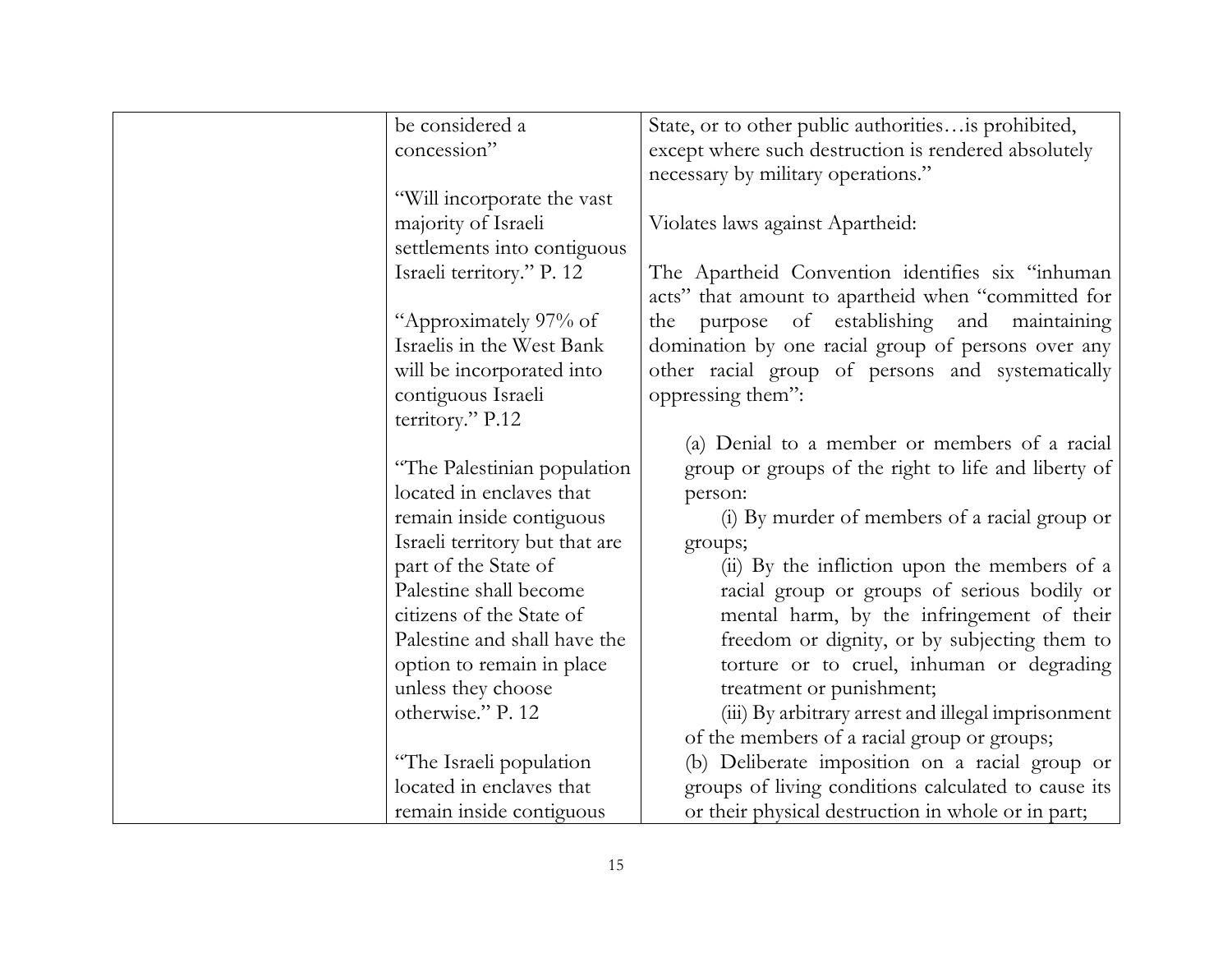| Palestinian territory but that | (c) Any legislative measures and other measures      |
|--------------------------------|------------------------------------------------------|
| are part of the State of       | calculated to prevent a racial group or groups from  |
| Israel shall have the option   | participation in the political, social, economic and |
| to remain in place unless      | cultural life of the country and the deliberate      |
| they choose otherwise, and     | creation of conditions preventing the full           |
| maintain their existing        | development of such a group or groups, in            |
| Israeli citizenship." P. 12    | particular by denying to members of a racial group   |
|                                | or groups basic human rights and freedoms,           |
| "The Jordan Valleywill         | including the right to work, the right to form       |
| be under Israeli               | recognized trade unions, the right to education, the |
| sovereignty." P.13             | right to leave and to return to their country, the   |
|                                | right to a nationality, the right to freedom of      |
| "location and size of the      | movement and residence, the right to freedom of      |
| free-trade zone will be        | opinion and expression, and the right to freedom     |
| agreed upon by the parties     | of peaceful assembly and association;                |
| so that the free trade zone    | d) Any measures including legislative measures,      |
| will not interfere with        | designed to divide the population along racial lines |
| current land use in the area   | by the creation of separate reserves and ghettos for |
| and necessary security         | the members of a racial group or groups, the         |
| requirements." P. 26           | prohibition of mixed marriages among members of      |
|                                | various racial groups, the expropriation of landed   |
| **The plan does not            | property belonging to a racial group or groups or    |
| address the occupied Golan     | to members thereof;                                  |
| Heights, which reinforces      | (e) Exploitation of the labour of the members of a   |
| Israel's illegal annexation    | racial group or groups, in particular by submitting  |
| and US support for such.       | them to forced labour;                               |
|                                | (f) Persecution of organizations and persons, by     |
|                                | depriving them of fundamental rights<br>and          |
|                                | freedoms, because they oppose apartheid.             |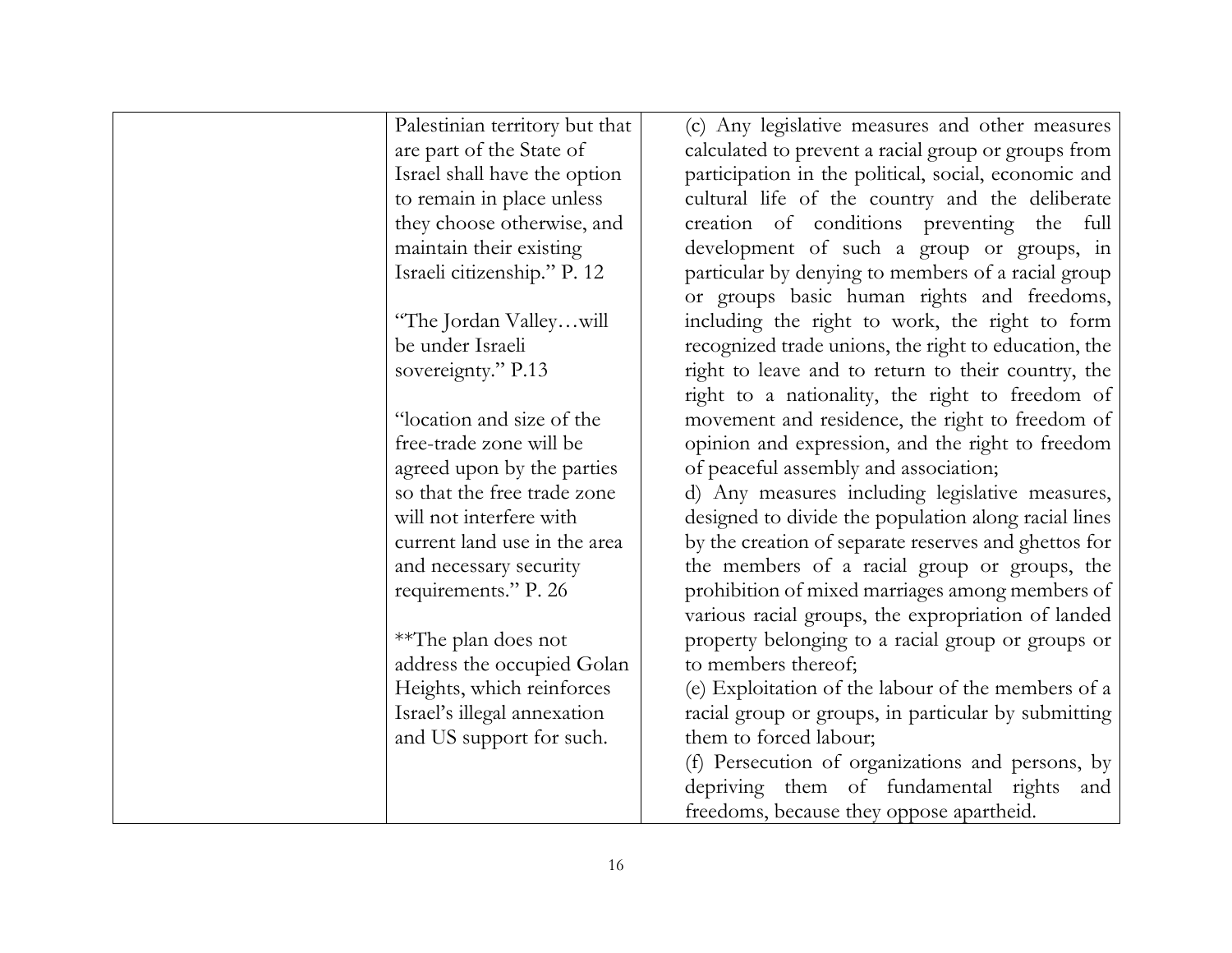|                               |                              | Rome Statute Art. $7(1)(j)$ : "inhumane<br>actscommitted in the context of an institutionalized<br>regime of systematic oppression and domination by<br>one racial group over any other racial group or groups<br>and committed with the intention of maintaining that<br>regime." |
|-------------------------------|------------------------------|------------------------------------------------------------------------------------------------------------------------------------------------------------------------------------------------------------------------------------------------------------------------------------|
| Movement/Ports/Access         | "Transportation corridors    | Violation of self-determination, right to development                                                                                                                                                                                                                              |
| <b>Roads/Border Crossings</b> | included in the Vision       | and other economic, social and cultural rights.                                                                                                                                                                                                                                    |
|                               | create transportation        | Encroachment on sovereignty.                                                                                                                                                                                                                                                       |
|                               | contiguity that greatly      |                                                                                                                                                                                                                                                                                    |
|                               | reduces the need for         | Art. 27 of GCIV: "Art. 27. Protected persons are                                                                                                                                                                                                                                   |
|                               | checkpoints"                 | entitled, in all circumstances, to respect for their                                                                                                                                                                                                                               |
|                               |                              | persons, their honour, their family rights, their                                                                                                                                                                                                                                  |
|                               | "Beyond its borders, the     | religious convictions and practices, and their manners                                                                                                                                                                                                                             |
|                               | State of Palestine will have | and customs. They shall at all times be humanely                                                                                                                                                                                                                                   |
|                               | high-speed transportation    | treated, and shall be protected especially against all                                                                                                                                                                                                                             |
|                               | links (such as the West      | acts of violence or threats thereof and against insults                                                                                                                                                                                                                            |
|                               | Bank/Gaza connection),       | and public curiosity."                                                                                                                                                                                                                                                             |
|                               | and until such time as the   |                                                                                                                                                                                                                                                                                    |
|                               | State of Palestine may       | Art. 52 of GCIV: "All measures aiming at creating                                                                                                                                                                                                                                  |
|                               | develop its own port, access | unemployment or at restricting the opportunities                                                                                                                                                                                                                                   |
|                               | to two designed port         | offered to workers in an occupied territory, in order to                                                                                                                                                                                                                           |

<sup>1</sup> *ICC Statute*, Art. 7(1)(j).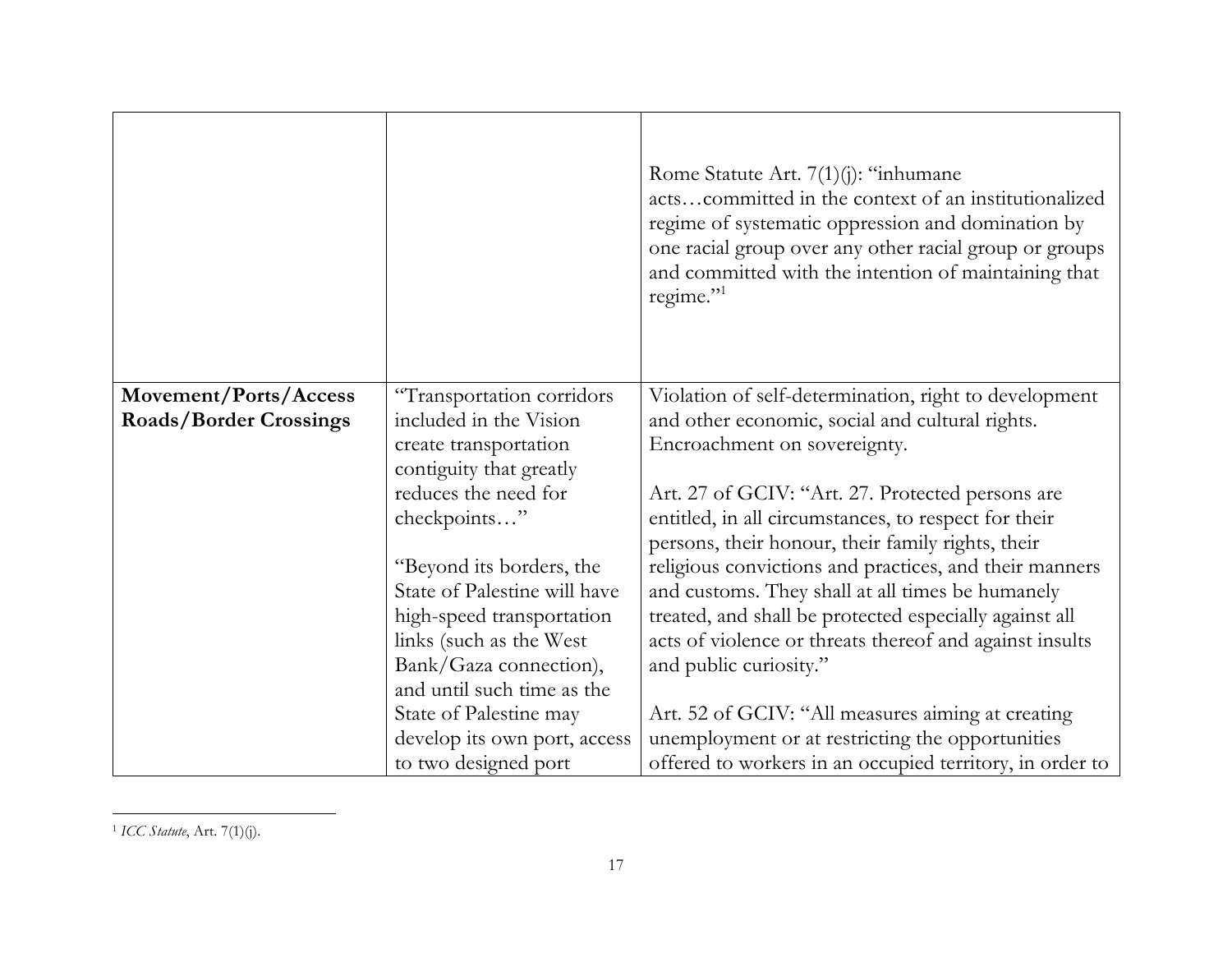| facilities in State of Israel."<br>p. 13                                                                                                           | induce them to work for the Occupying Power, are<br>prohibited."                                                                                                                                                                                                                                      |
|----------------------------------------------------------------------------------------------------------------------------------------------------|-------------------------------------------------------------------------------------------------------------------------------------------------------------------------------------------------------------------------------------------------------------------------------------------------------|
| "Two access road will be<br>built for the benefit of the<br>State of Palestine that will<br>be subject to Israeli security<br>requirements." P. 13 | Art. 1(1) of the International Covenant on Economic,<br>Social and Political Rights (ICESPR): "All peoples<br>have the right of self-determination. By virtue of that<br>right they freely determine their political status and<br>freely pursue their economic, social and cultural<br>development." |
| "First-rate infrastructure<br>solutions (including tunnels                                                                                         | Art. 1(2) of the ICESPR: "In no case may a people be<br>deprived of its own means of subsistence."                                                                                                                                                                                                    |
| and overpasses) will be built<br>to maximize unimpeded<br>movement" p. 14                                                                          | Art. 12(1) of ICCPR: "Everyone lawfully within the<br>territory of a State shall, within that territory, have the<br>right to liberty of movement and freedom to choose                                                                                                                               |
| "All persons and goods will<br>cross borders into the State<br>of Palestine through<br>regulated border crossings,<br>which will be monitored by   | his residence."<br>Art. 13(1) of UDHR: "Everyone has the right to<br>freedom of movement and residence within the<br>borders of each state."                                                                                                                                                          |
| the State of Israel" p. 24<br>"The role of the State of<br>Israel at these earmarked                                                               | Art. 13(2) of UDHR: "Everyone has the right to leave<br>any country, including his own, and to return to his<br>country."                                                                                                                                                                             |
| port facilities will be limited<br>to security functions that<br>will ensure that all goods                                                        | Art. 12(4) of ICCPR: "No one shall be arbitrarily<br>deprived of the right to enter his own country"                                                                                                                                                                                                  |
| transported into and out of<br>these earmarked port                                                                                                | Other Violations of International Law:                                                                                                                                                                                                                                                                |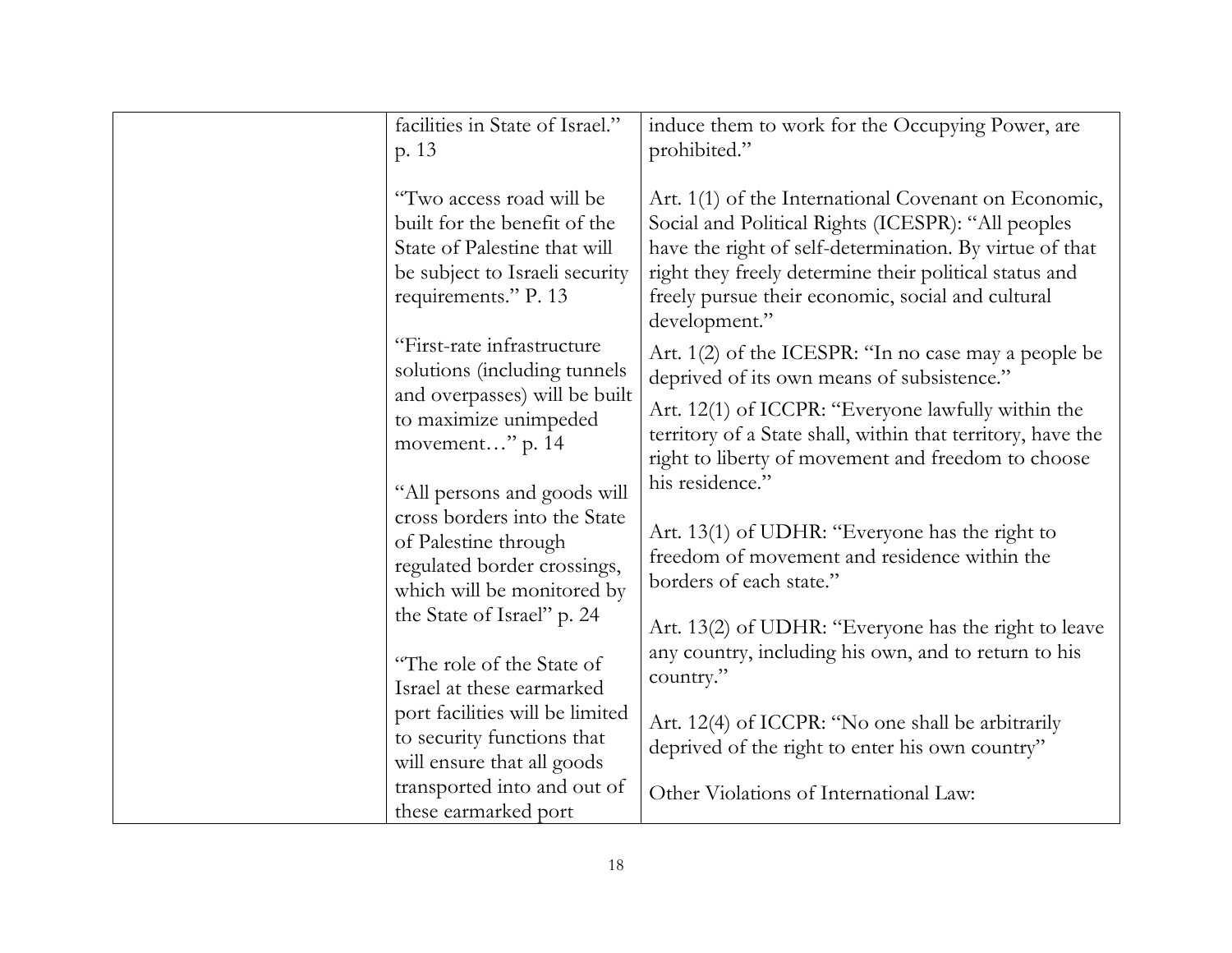|           | facilities do not pose a<br>threat to the State of<br>Israel." p. 27                                                                                       | UN Human Rights Council Report of the Secretary<br>General, Human rights situation in the Occupied Palestinian<br>Territory, including East Jerusalem, A/HRC/31/44<br>UN Human Rights Council Resolution 28/27<br>UN General Assembly Resolution S-9/1, 60/251                                                                                |
|-----------|------------------------------------------------------------------------------------------------------------------------------------------------------------|-----------------------------------------------------------------------------------------------------------------------------------------------------------------------------------------------------------------------------------------------------------------------------------------------------------------------------------------------|
|           |                                                                                                                                                            |                                                                                                                                                                                                                                                                                                                                               |
| Jerusalem | "Israel has been a good<br>custodian of Jerusalem.<br>During Israel's stewardship,<br>it has kept Jerusalem open<br>and secure."                           | Under international law, Israel's sovereignty over<br>Jerusalem has not been recognized. UNGA 181 called<br>for Jerusalem to be treated as corpus separatum, an<br>international city run by the UN, Israel violated this by<br>claiming sovereignty over West Jerusalem after the<br>war in 1948.                                            |
|           | "The approach of this<br>Vision is to keep Jerusalem<br>united." P. 15                                                                                     | In 1967, Israel occupied the West Bank including East<br>Jerusalem and annexed East Jerusalem after expanding<br>its boundaries.                                                                                                                                                                                                              |
|           | "After the Six Day War in<br>1967, when the State of<br>Israel took control over all<br>of Jerusalem" p. 16                                                | Israel violated UNSC 242 by failing to withdraw from<br>the occupied territory.                                                                                                                                                                                                                                                               |
|           | "A division of Jerusalem<br>would be inconsistent with<br>the policy statements of the<br>Jerusalem Embassy Act of<br>1995 of the United States."<br>P. 16 | Occupying power does not gain sovereign rights over<br>a territory: Art. 43 of The Hague Regulations: "The<br>authority of the legitimate power having in fact passed<br>into the hands of the occupant, the latter shall take all<br>the measures in his power to restore, and ensure, as<br>far as possible, public order and safety, while |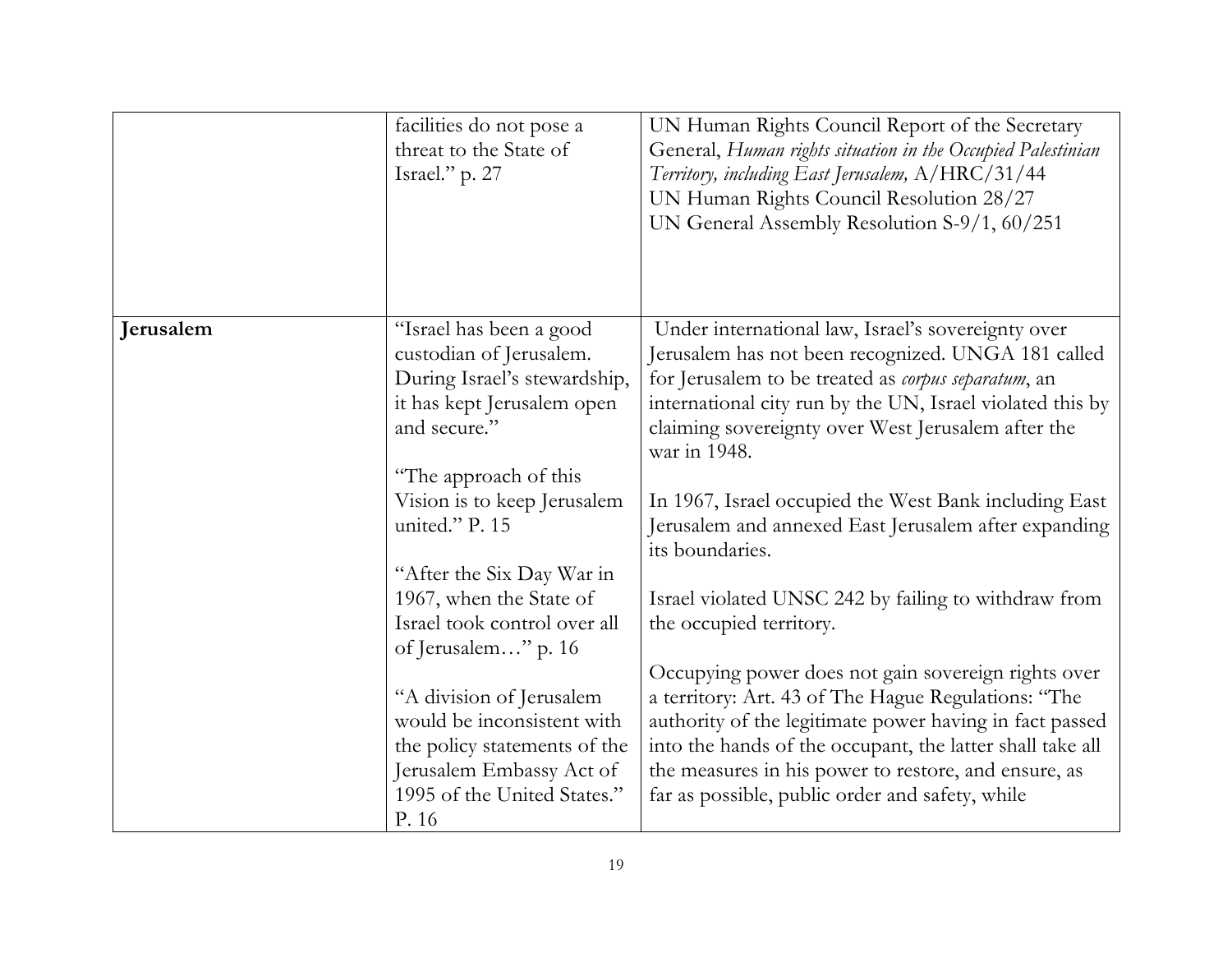|                               | respecting, unless absolutely prevented, the laws in    |
|-------------------------------|---------------------------------------------------------|
| "President Trump              | force in the country."                                  |
| recognized Jerusalem as       |                                                         |
| Israel's capital." P. 17      | Art. 27 of the GCIV: "Protected persons are entitled,   |
|                               | in all circumstances, to respect for theirreligious     |
| "The physical barrier shall   | convictions and practices[.]"                           |
| remain in place and should    |                                                         |
| serve as the border between   | Art. 49(1) of the GCIV: "Individual or mass forcible    |
| the capitals of the two       | transfers, as well as deportations of protected persons |
| parties." P. 17               | from occupied territory to the territory of the         |
|                               | Occupying Power or to that of any other country,        |
| "Jerusalem will remain the    | occupied or not, are prohibited, regardless of their    |
| sovereign capital of the      | motive"                                                 |
| State of Israel and it should |                                                         |
| remain and undivided city."   | Art. 49(6) of the GCIV: "The Occupying Power shall      |
| p. 17                         | not deport or transfer parts of its own civilian        |
|                               | population into the territory it occupies."             |
| "The sovereign capital of     |                                                         |
| the State of Palestine        | Art. 45 of the Hague Regulations: "It is forbidden to   |
| should in the section of      | compel the inhabitants of occupied territory to swear   |
| East Jerusalem located in all | allegiance to the hostile Power."                       |
| areas east and north of the   |                                                         |
| existing security barrier,    | Art. 46 of the Hague Regulations: "Family honour and    |
| including Kafr Aqab, the      | rights, the lives of persons, and private property, as  |
| eastern part of Shufat and    | well as religious convictions and practice, must be     |
| Abu Dis, and could be         | respected."                                             |
| named Al Quds or another      |                                                         |
| name determined by the        | ICCPR Art. 26: "All persons are equal before the law    |
| State of Palestine." p. 17    | and are entitled without any discrimination to the      |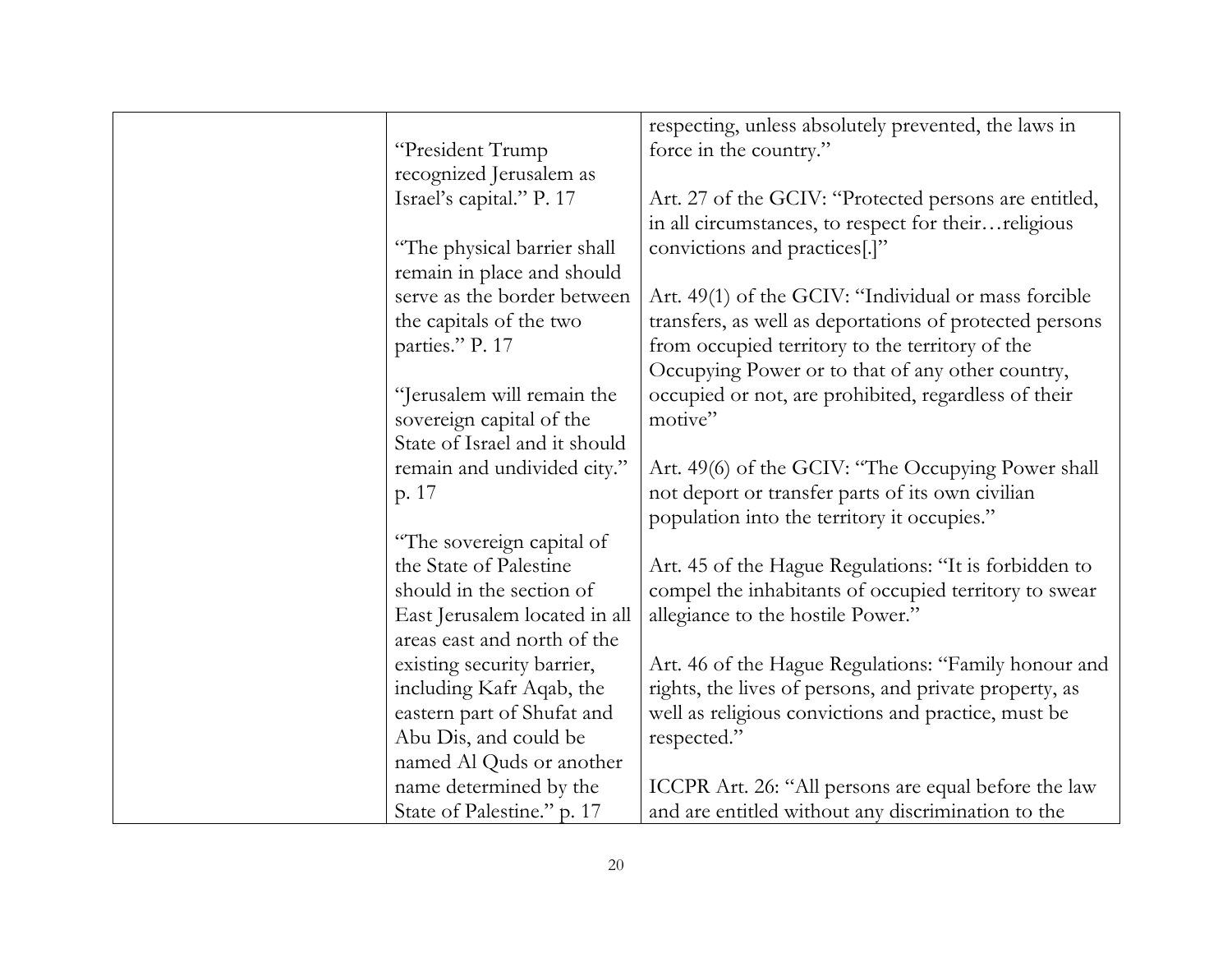|                                | equal protection of the law. In this respect, the law      |
|--------------------------------|------------------------------------------------------------|
| "The Vision would allow        | shall prohibit any discrimination and guarantee to all     |
| the Arab residents of          | persons equal and effective protection against             |
| Israel's capital, Jerusalem,   | discrimination on any ground such as race, colour, sex,    |
| beyond the 1949 armistice      | language, religion, political or other opinion, national   |
| lines but inside the existing  | or social origin, property, birth or other status."        |
| security barrier to choose     |                                                            |
| one of three options: 1)       | ICCPR Art. 27: "In those States in which ethnic,           |
| become citizens of the State   | religious or linguistic minorities exist, persons          |
| of Israel; 2) become citizens  | belonging to such minorities shall not be denied the       |
| of the State of Palestine; 3)  | right, in community with the other members of their        |
| Retain their status as         | group, to enjoy their own culture, to profess and          |
| permanent residents in         | practice their own religion, or to use their own           |
| Israel." p. 17                 | language."                                                 |
|                                |                                                            |
| "The State of Israel should    | Art. $7(2)(d)$ of the Rome Statute: "Deportation or        |
| allow for the development      | forcible transfer of population' means forced              |
| by the State of Palestine of   | displacement of the persons concerned by expulsion         |
| a special tourism zone in      | or other coercive acts from the area in which they are     |
| Atarot." P. 18                 | lawfully present, without grounds permitted under          |
|                                | international law[.]"                                      |
| "Jerusalem should be           |                                                            |
| internationally recognized     | Art. $8(2)(b)(viii)$ of the Rome Statute considers these   |
| as the capital of the State of | actions a War Crime: The transfer, directly or             |
| Israel." p. 19                 | indirectly, by the Occupying Power of parts of its own     |
|                                | civilian population into the territory it occupies, or the |
| "Al Quds (or another name      | deportation or transfer of all or parts of the             |
| selected by the State of       | population of the occupied territory within or outside     |
| Palestine) should be           | this territory[.]"                                         |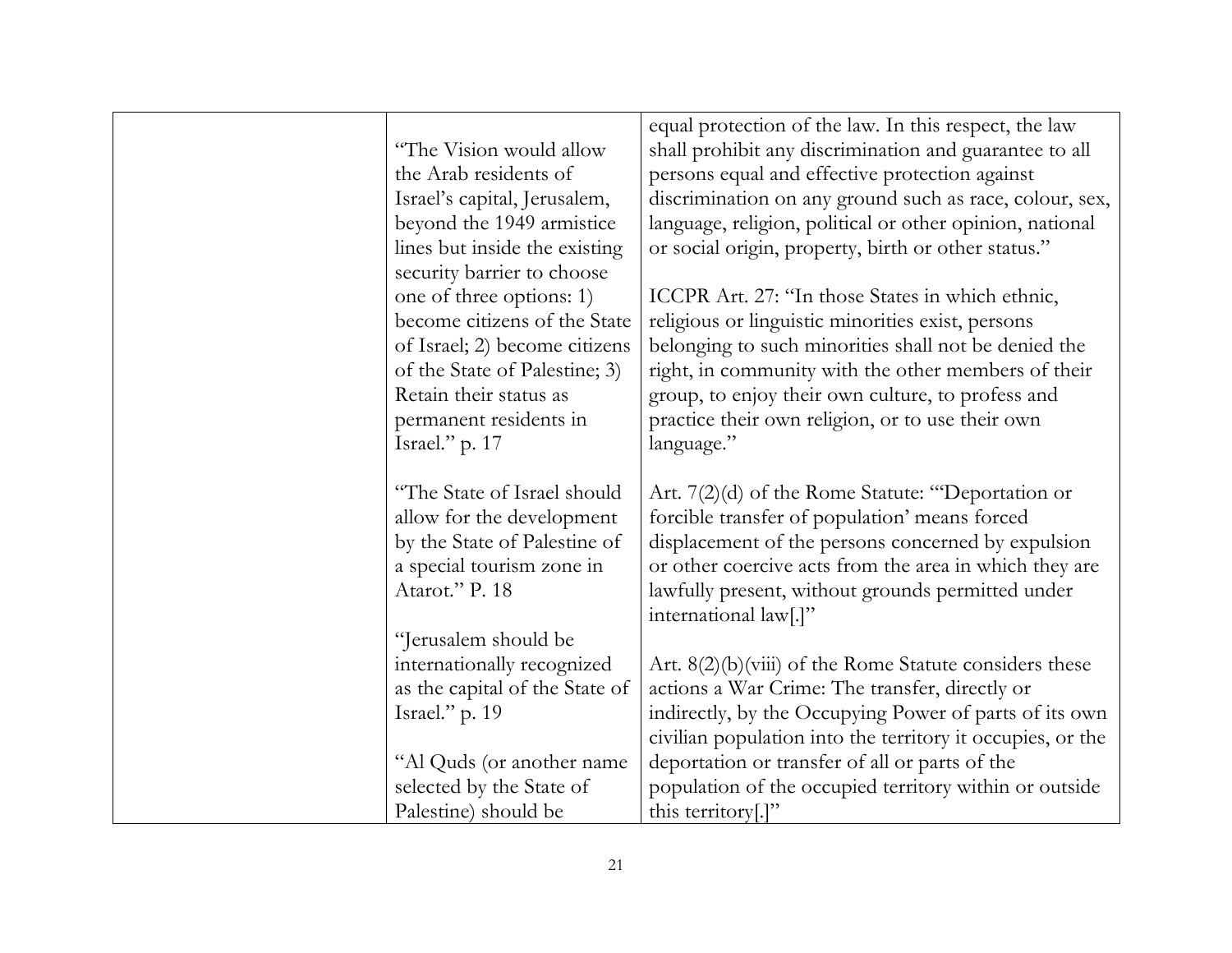| internationally recognized                                                                                                                       |                                                                                                                                                                                                                                                                        |
|--------------------------------------------------------------------------------------------------------------------------------------------------|------------------------------------------------------------------------------------------------------------------------------------------------------------------------------------------------------------------------------------------------------------------------|
| as the capital of the State of                                                                                                                   | <b>UNSC 252:</b> asked Israel to cancel all activities in                                                                                                                                                                                                              |
| Palestine." P. 19                                                                                                                                | Jerusalem, and condemned the occupation of any land                                                                                                                                                                                                                    |
|                                                                                                                                                  | through armed aggression. It also demanded Israel                                                                                                                                                                                                                      |
| "Neither party shall                                                                                                                             | "desist from taking any further action which tends to                                                                                                                                                                                                                  |
| encourage or support                                                                                                                             | change the status" of the city.                                                                                                                                                                                                                                        |
| efforts by other countries<br>or persons to deny the<br>legitimacy of the other<br>party's capital or its<br>sovereignty." P. 19                 | <b>UNSC 271:</b> September 15, 1969, condemned the<br>extensive damage caused by arson to the Holy Al Aqsa<br>Mosque, a building under the military occupation of<br>Israel. It called on Israel to observe the provisions of                                          |
| "The embassy of the<br>United States will remain in<br>Jerusalem." P. 19                                                                         | the Geneva Conventions and "refrain from causing<br>any hindrance to the discharge of the established<br>functions of the Supreme Muslim Council of<br>Jerusalem", including "its plans for the maintenance<br>and repair of the Islamic Holy Places" within the city. |
| "[t]he embassy of the<br>United States to the State of<br>Palestine will be in Al Quds<br>at a location to be chosen<br>by the United States, in | UNSC 298: September 25, 1971, confirmed in "the<br>clearest possible terms" that all actions taken by Israel<br>to change the status of Jerusalem, such as land<br>confiscation, were illegal.                                                                         |
| agreement with the State of<br>Palestine." P. 19                                                                                                 | UNSC 465: March 1, 1980, demanded Israel to stop<br>the planning and construction of settlements in<br>territories occupied since 1967, including Jerusalem. It                                                                                                        |
| "The United States will<br>recognize the State of Israel                                                                                         | also called on Israel to "dismantle the existing<br>settlements".                                                                                                                                                                                                      |
| and the State of Palestine in<br>their respective capitals and<br>encourage other nations to                                                     | <b>UNSC 476:</b> June 30, 1980, reaffirmed the "overriding"<br>necessity for ending the prolonged occupation of Arab<br>territories occupied by Israel since 1967" and                                                                                                 |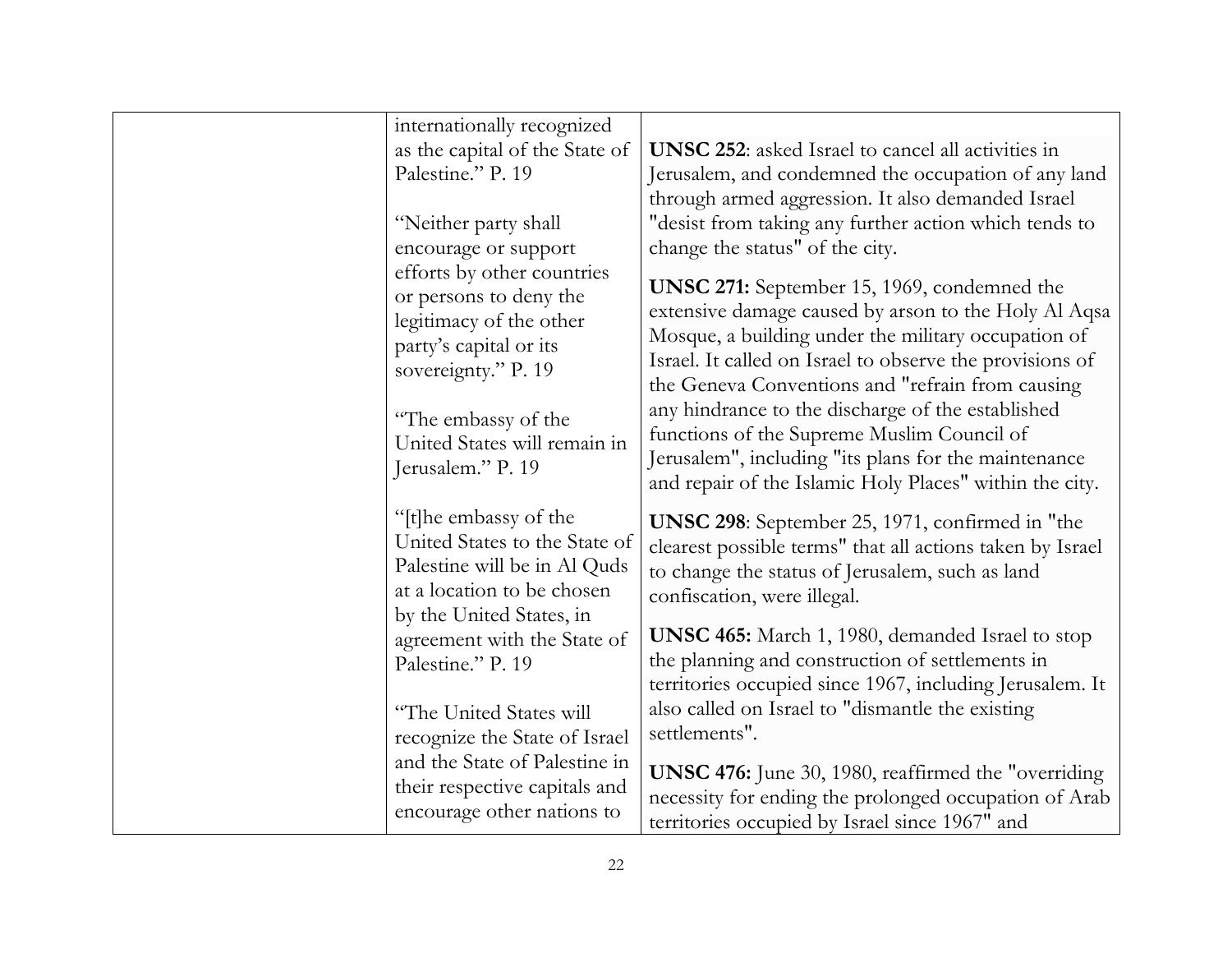| relocate their embassies to<br>Jerusalem and Al Quds as<br>applicable." P. 19 | reiterated that all measures which had altered the<br>status of Jerusalem were "null and void" and had to be<br>rescinded.                                                                                                                                                                                                |
|-------------------------------------------------------------------------------|---------------------------------------------------------------------------------------------------------------------------------------------------------------------------------------------------------------------------------------------------------------------------------------------------------------------------|
|                                                                               | UNSC 478: August 20, 1980, condemned in "the<br>strongest terms" the enactment of Israeli law<br>proclaiming a change in status of Jerusalem. The<br>resolution called on all states "that have established<br>diplomatic missions" in Jerusalem to withdraw them<br>from the city.                                       |
|                                                                               | <b>UNSC 672:</b> October 12, 1990, expressed alarm at the<br>violence which claimed more than twenty Palestinian<br>lives at the al-Aqsa Mosque on October 8, 1990. The<br>resolution condemned the acts of violence committed<br>by Israeli security forces and referred to Israel as an<br>"occupying power".           |
|                                                                               | <b>UNSC 1073:</b> September 28, 1996, expressed concern<br>about developments in Jerusalem relating to Israel's<br>opening of an entrance to a tunnel near the al-Aqsa<br>Mosque, which resulted in a number of civilian deaths,<br>and called for "the safety and protection of Palestinian<br>civilians to be ensured". |
|                                                                               | <b>UNSC 2334:</b> December 23, 2016, condemned Israel's<br>construction of settlements in all territory occupied<br>since 1967, including East Jerusalem. The UNSC<br>emphasized it would not recognize any changes to the<br>pre-1967 conflict lines, and stressed that the "cessation                                   |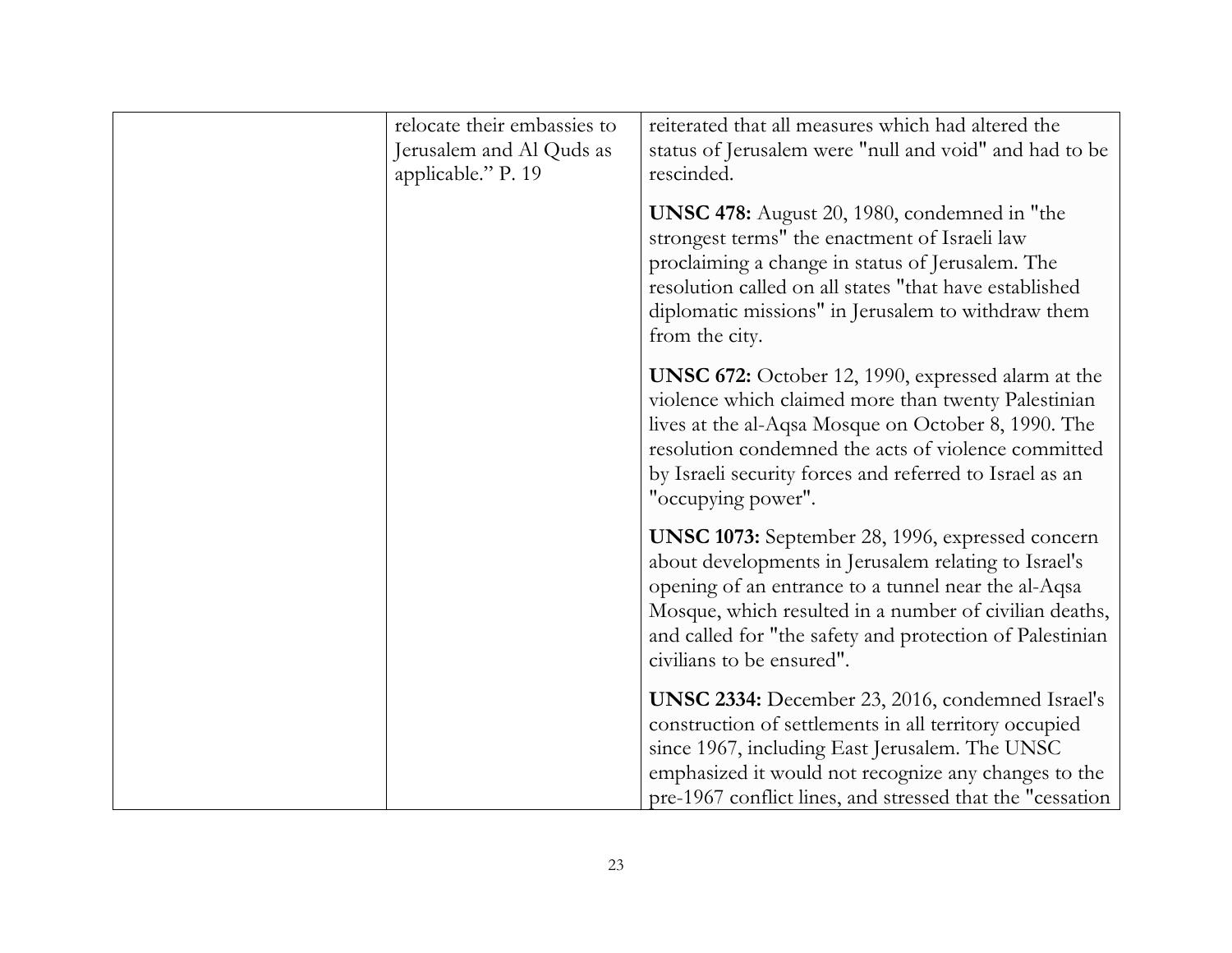|                        |                                                               | of all Israeli settlement activities is essential for<br>salvaging the two-State solution".                                                                                              |
|------------------------|---------------------------------------------------------------|------------------------------------------------------------------------------------------------------------------------------------------------------------------------------------------|
|                        |                                                               | UN Security Council Resolutions: 242, 252, 267, 271,<br>298, 465, 476, 478, 271, 452, 672, 1073, 1322, 2334<br>UN General Assembly Resolutions: 2253, 36/15,<br>55/130, 70/89, and 71/96 |
|                        |                                                               | UNESCO Resolutions: 150, 159, 184, 192, 196, and<br>20                                                                                                                                   |
|                        |                                                               |                                                                                                                                                                                          |
| <b>Religious Sites</b> | "Freedom of access to all<br>religious sites of all faiths in | Undermines the Status Quo                                                                                                                                                                |
|                        | both states should be                                         | The Status Quo describes the arrangements between                                                                                                                                        |
|                        | agreed to and respected by                                    | different religions and religious groups over shared or                                                                                                                                  |
|                        | both parties." P. 14.                                         | contested religious sites. While it enshrines many                                                                                                                                       |
|                        |                                                               | rights and obligations, one of its most fundamental                                                                                                                                      |
|                        | "After the Six Day War in                                     | rights is that any religious community that has a                                                                                                                                        |
|                        | 1967, when the State of                                       | current right must consent to any change, either in                                                                                                                                      |
|                        | Israel took control over all                                  | procedure or substance. The Status Quo is a unique                                                                                                                                       |
|                        | of Jerusalem, the State of                                    | legal system that applies to whichever authority                                                                                                                                         |
|                        | Israel assumed                                                | exercises control over Jerusalem. The rights and                                                                                                                                         |
|                        | responsibility for protecting                                 | obligations enshrined in the Status Quo remain even                                                                                                                                      |
|                        | all of the city's holy sites."<br>16                          | when the governing authority in Jerusalem changes.<br>As a specific set of legal obligations that have been                                                                              |
|                        |                                                               | created over centuries of practice and now are                                                                                                                                           |
|                        | "Jerusalem's holy sites                                       | considered binding international law, it supersedes any                                                                                                                                  |
|                        | should remain open and                                        | and all aspects of domestic law.                                                                                                                                                         |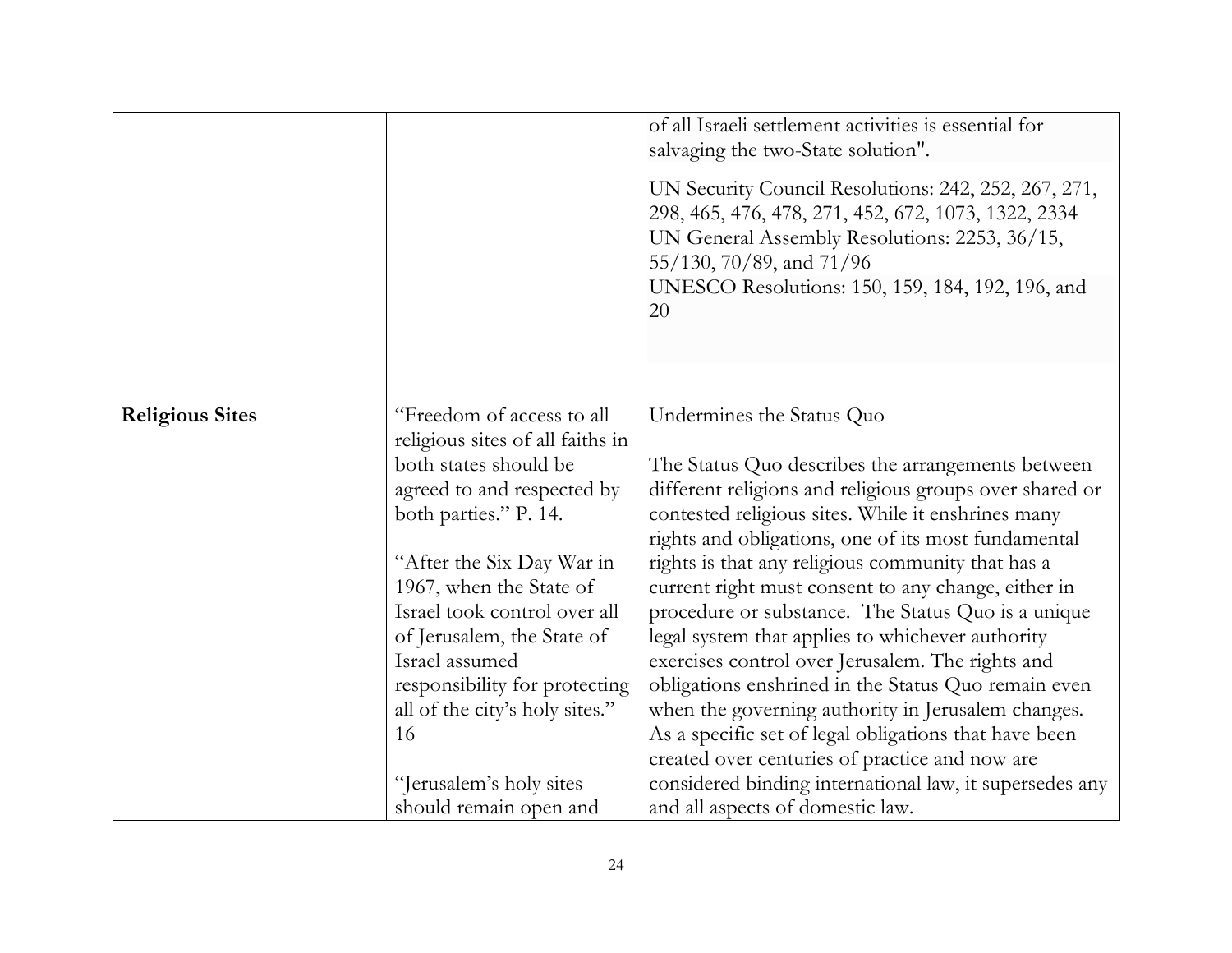|                 | available for peaceful<br>worshippers and tourists of<br>all faiths." P. 16<br>"People of every faith"<br>should be permitted to pray<br>on the Temple<br>Mount/Haram al-<br>shariftaking into account<br>the times of each religion's<br>prayers and holidays." P. 16 |                                                                                                                                                                                                                                                                                |
|-----------------|------------------------------------------------------------------------------------------------------------------------------------------------------------------------------------------------------------------------------------------------------------------------|--------------------------------------------------------------------------------------------------------------------------------------------------------------------------------------------------------------------------------------------------------------------------------|
| <b>Refugees</b> | "The Israeli-Palestinian<br>Peace Agreement shall<br>provide for a complete end<br>and release of any and all<br>claims relating to refugee or<br>immigration status." P. 32                                                                                           | Art. 13(2) of UDHR: "Everyone has the right to leave<br>any country, including his own, and to return to his<br>country."<br>Art. 12(4) of ICCPR: "No one shall be arbitrarily<br>deprived of the right to enter his own country"                                              |
|                 | "There shall be no right to<br>return by, or absorption of,<br>any Palestinian refugee into<br>the State of Israel." p. 33                                                                                                                                             | Art. 10(1) of the UN Sub-Commission on Human<br>Rights Principles on Housing and Property Restitution<br>for Refugees and Displaced Persons: "All Refugees and<br>displaced persons have the right to voluntarily return to<br>their former homes, lands or places of habitual |
|                 | "Under any circumstances,<br>individuals<br>who<br>have<br>$\overline{\text{in}}$<br>already<br>resettled<br>will<br>permanent location                                                                                                                                | residence, in safety and dignity"<br>Art. 10(3) of the above: "Refugees and displaced<br>persons should be able to effectively pursue durable<br>solutions to displacement other than return, if they so                                                                       |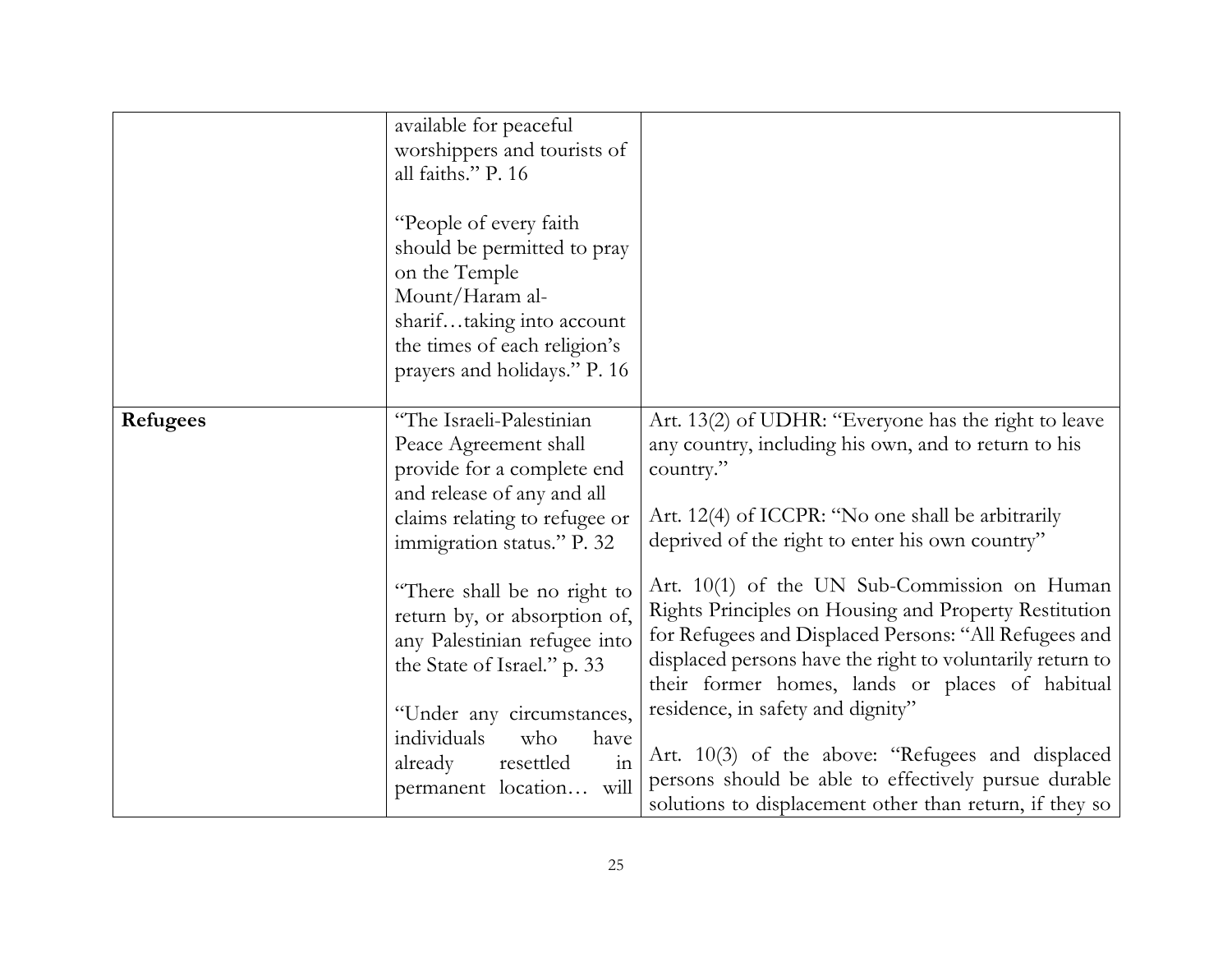| eligible<br>be<br>for $\vert$<br>not            | wish, without prejudicing their right to the restitution           |
|-------------------------------------------------|--------------------------------------------------------------------|
| resettlement" p.23                              | of their housing, land and property."                              |
|                                                 |                                                                    |
| "This plan envisions three                      | Compensation must be made by Israel as the                         |
| Palestinian<br>for<br>options                   | government responsible and must be made based on                   |
| refugees<br>seeking<br>a                        | international standards:                                           |
| permanent<br>place<br>$\sigma$ f                | UNGA194 (1948) recognized the right of return, and                 |
| residence:                                      | stated that "the [Palestinian] refugees wishing to return to       |
| 1. Absorption into<br>the                       | their homes and live at peace with their neighbors should be       |
| State<br>Palestine<br>of                        | permitted to do so at the earliest practicable date, ad that       |
| (subject)<br>the<br>to                          | compensation should be paid for the property of those choosing not |
| provided<br>limitations                         | to return and for loss of or damage to property which, under       |
| below);                                         | principles of international law or in equity, should be made good  |
| 2. Local integration in                         | by the Governments or authorities responsible."                    |
| current host countries                          |                                                                    |
| (subject)<br>those<br>to                        |                                                                    |
| countries consent); or                          | UN General Assembly Resolution 194, 212, 302(IV),                  |
| 3. The acceptance of 5,000                      |                                                                    |
| refugees each year, for                         | 393, 394(V), 513, 614, 720, 818, 916, 1091, 1315, 2314             |
| up to ten years $(50,000)$                      | UN Security Council Resolutions 237, 3236                          |
| refugees),<br>total<br>in                       |                                                                    |
| individual Organization                         |                                                                    |
| of Islamic Cooperation<br>member countries who  |                                                                    |
|                                                 |                                                                    |
| agree to participate in<br>Palestinian          |                                                                    |
| refugee                                         |                                                                    |
| resettlement (subject to<br>individual<br>those |                                                                    |
|                                                 |                                                                    |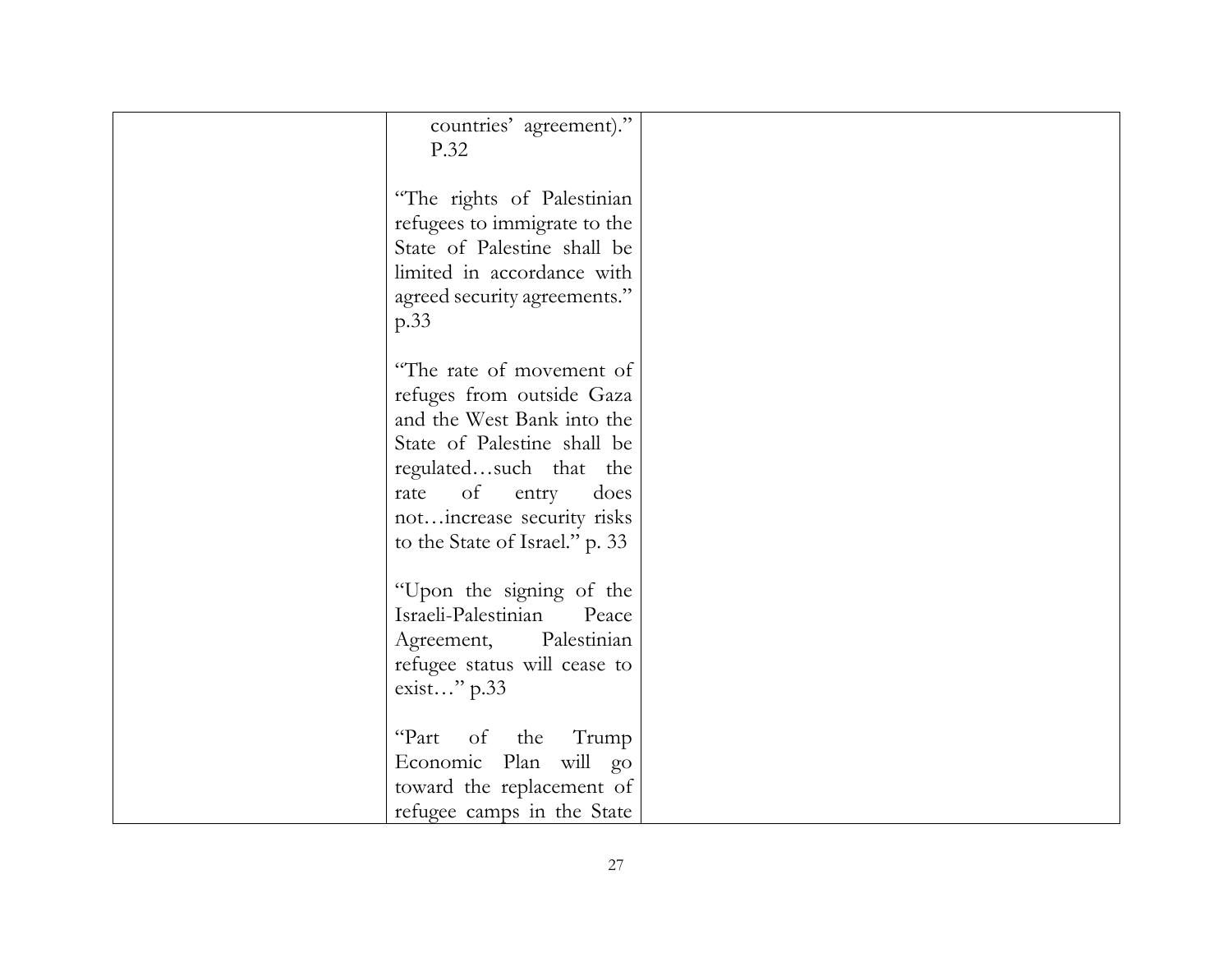|                      | of Palestine with<br>new       |  |
|----------------------|--------------------------------|--|
|                      | housing developments in        |  |
|                      | the State of Palestine. Thus   |  |
|                      | the Israeli- Palestinian Peace |  |
|                      | Agreement will lead to the     |  |
|                      | dismantling of all Palestinian |  |
|                      | refugee camps and the          |  |
| building             | of<br>permanent                |  |
| housing." P.33       |                                |  |
|                      |                                |  |
| "While refugee       |                                |  |
| compensations is     |                                |  |
|                      | importantfunds will have       |  |
|                      | far greater impact on the      |  |
| State of Palestine's |                                |  |
|                      | economic and social            |  |
|                      | viability and on the refugees  |  |
|                      | themselves if used to          |  |
|                      | implement the Trump            |  |
|                      | economic plan." p.32           |  |
|                      |                                |  |
|                      | "We will endeavor to raise a   |  |
|                      | fund to provide some           |  |
|                      | compensation to Palestinian    |  |
|                      | refugeesaccording to           |  |
|                      | principles to be established   |  |
|                      | by the Trustees and            |  |
|                      | approved by the State of       |  |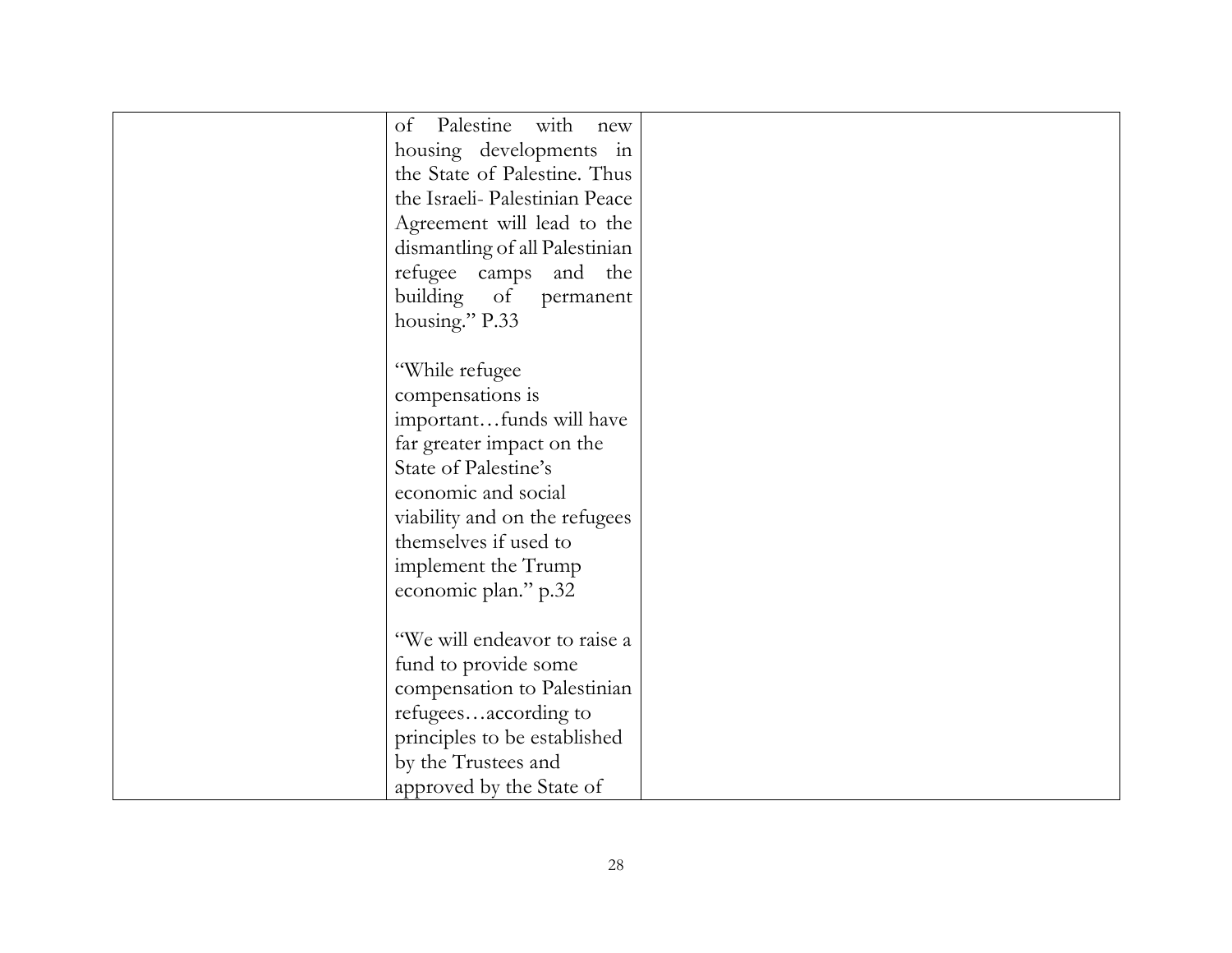|          | Palestine and the United                                                             |                                                                                                                                                                                                          |
|----------|--------------------------------------------------------------------------------------|----------------------------------------------------------------------------------------------------------------------------------------------------------------------------------------------------------|
|          | States. "p. 32                                                                       |                                                                                                                                                                                                          |
| Security | "State of Israel will                                                                | Art. 53 of the GCIV: "Any destruction by the                                                                                                                                                             |
|          | maintain overriding security<br>responsibility for the State<br>if Palestine." P. 21 | Occupying Power of real or personal propertyto the<br>State, or to other public authorities is prohibited,<br>except where such destruction is rendered absolutely<br>necessary by military operations." |
|          | "The State of Palestine shall                                                        |                                                                                                                                                                                                          |
|          | be fully demilitarized and<br>remain so" P.22                                        | Art. 64 of the GCIV: "The penal laws of the occupied<br>territory shall remain in force, with the exception that<br>they may be repealed or suspended by the Occupying                                   |
|          | "The State of Israel's<br>security footprint in all or<br>parts of the State of      | Power in cases where they constitute a threat to its<br>security or an obstacle to the application of the<br>present Convention."                                                                        |
|          | Palestine will then increase                                                         |                                                                                                                                                                                                          |
|          | as a result of the State of                                                          | Art. 43 of The Hague Regulations: "The authority of                                                                                                                                                      |
|          | Israel's determination of its                                                        | the legitimate power having in fact passed into the                                                                                                                                                      |
|          | expanded security needs                                                              | hands of the occupant, the latter shall take all the                                                                                                                                                     |
|          | and the time needed to                                                               | measures in his power to restore, and ensure, as far as                                                                                                                                                  |
|          | address them." P. 23                                                                 | possible, public order and safety, while respecting,<br>unless absolutely prevented, the laws in force in the                                                                                            |
|          | "The State of Israel will                                                            | country."                                                                                                                                                                                                |
|          | maintain at least one early-                                                         |                                                                                                                                                                                                          |
|          | warning stations in the                                                              | Art. 55 of The Hague Regulations: "The occupying                                                                                                                                                         |
|          | State of Palestine as                                                                | State shall be regarded only as administrator and                                                                                                                                                        |
|          | designated on the                                                                    | usufructuary of public buildings, real estate, forests,                                                                                                                                                  |
|          | Conceptual Map, which will                                                           | and agricultural estates belonging to the hostile State,                                                                                                                                                 |
|          | be run by Israeli security                                                           | and situated in the occupied country. It must                                                                                                                                                            |
|          | forces." P. 23                                                                       | safeguard the capital of these properties, and                                                                                                                                                           |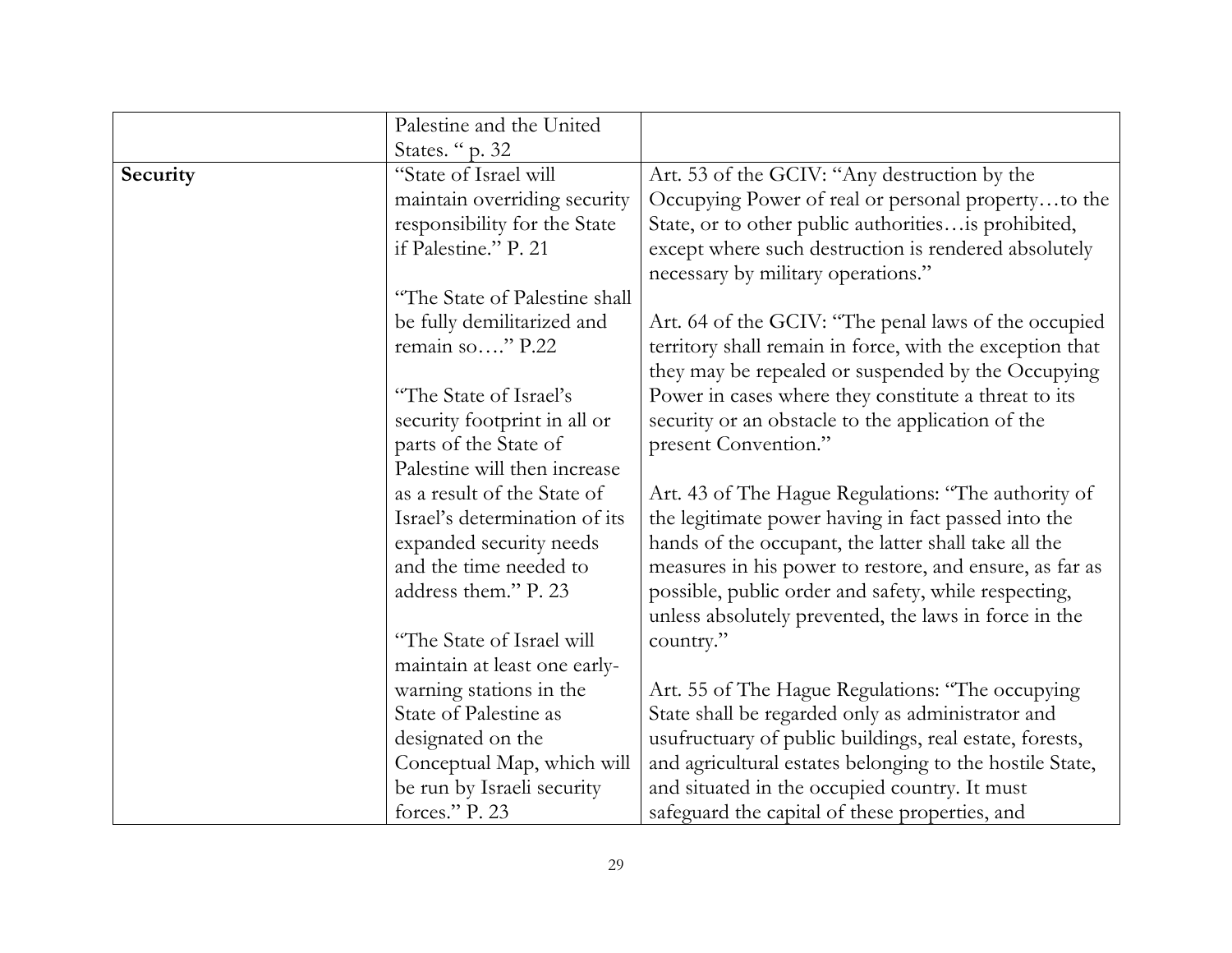|                                | administer them in accordance with the rules of           |
|--------------------------------|-----------------------------------------------------------|
| "Uninterrupted Israeli         | usufruct."                                                |
| security access to and from    |                                                           |
| any early-warning station      | Art. 62(1) of Additional Protocol I: "Civilian civil      |
| will be ensured." P. 23        | defence organizations and their personnel shall be        |
|                                | respected and protected, subject to the provisions of     |
| "The State of Israel will rely | this Protocol, particularly the provisions of this        |
| on blimps, drones, and         | Section. They shall be entitled to perform their civil    |
| similar aerial equipment for   | defence tasks except in case of imperative military       |
| security purposeswithin        | necessity."                                               |
| the State of Palestine." P.    |                                                           |
| 23                             | Art. 62(3) of Additional Protocol I: "Buildings and "     |
|                                | matériel ' used for civil defence purposes and shelters   |
| " in the areas adjacent to     | provided for the civilian population are covered by       |
| the border between the         | Article 52. Objects used for civil defence purposes       |
| State of Israel and the State  | may not be destroyed or diverted from their proper        |
| of Palestine, including        | use except by the Party to which they belong."            |
| without limitation, the        |                                                           |
| border between Jerusalem       | Art. 63(1) of Additional Protocol I: "In occupied         |
| and Al Quds, will be           | territories, civilian civil defence organizations shall   |
| subject to the State of        | receive from the authorities the facilities necessary for |
| Israel's overriding security   | the performance of their tasks. In no circumstances       |
| responsibility." P. 24         | shall their personnel be compelled to perform             |
|                                | activities which would interfere with the proper          |
|                                | performance of these tasks. The Occupying Power           |
|                                | shall not change the structure or personnel of such       |
|                                | organizations in any way which might jeopardize the       |
|                                | efficient performance of their mission. These             |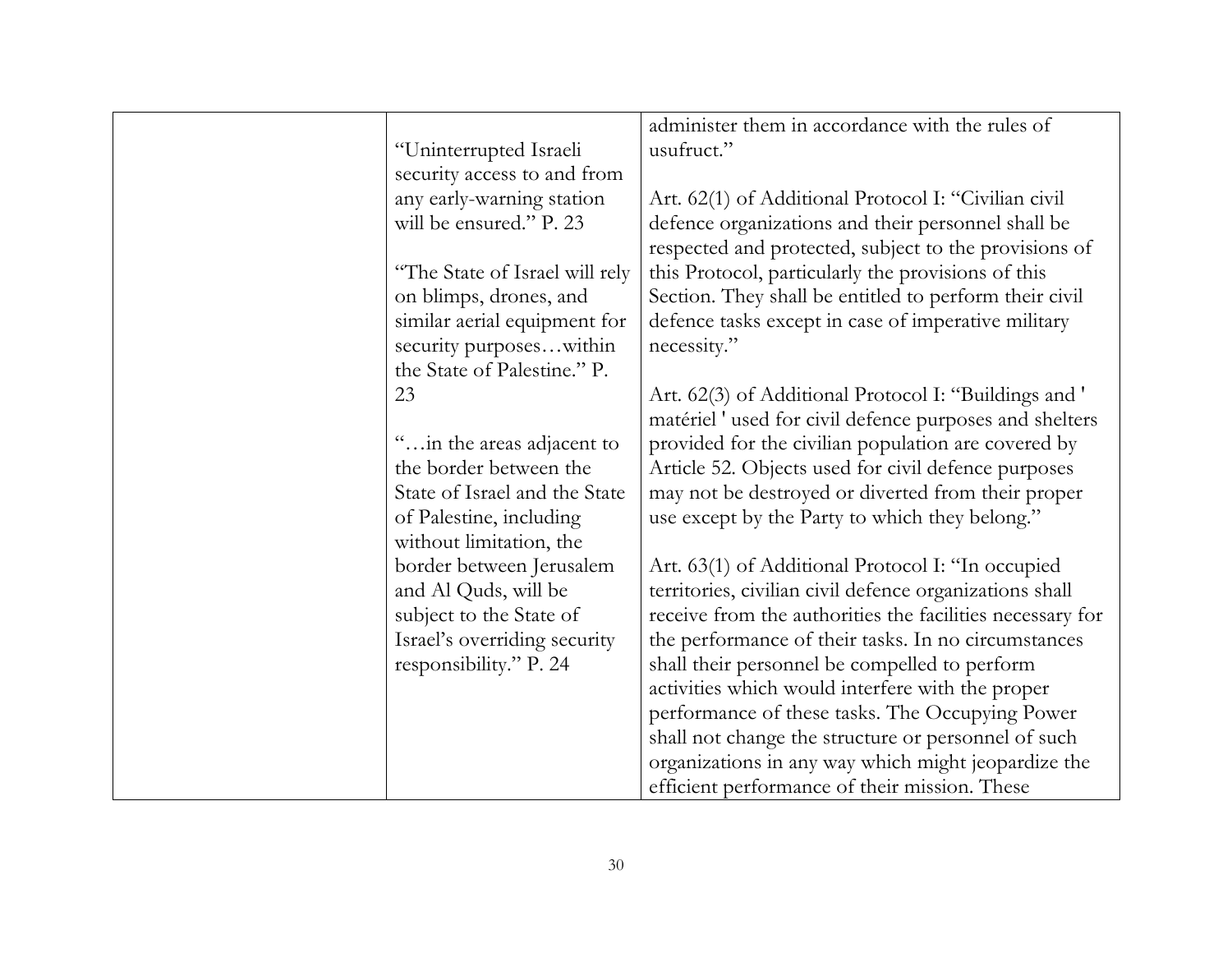|       |                                                                                                                                                                                                                                                                            | organizations shall not be required to give priority to<br>the nationals or interests of that Power."<br>Art. 63(2) of Additional Protocol I "The Occupying<br>Power shall not compel, coerce or induce civilian civil<br>defence organizations to perform their tasks in any<br>manner prejudicial to the interests of the civilian                                                                                                                                                                                                                                                                                                                                                                                                                                                                                                                                                                                                                                                                  |
|-------|----------------------------------------------------------------------------------------------------------------------------------------------------------------------------------------------------------------------------------------------------------------------------|-------------------------------------------------------------------------------------------------------------------------------------------------------------------------------------------------------------------------------------------------------------------------------------------------------------------------------------------------------------------------------------------------------------------------------------------------------------------------------------------------------------------------------------------------------------------------------------------------------------------------------------------------------------------------------------------------------------------------------------------------------------------------------------------------------------------------------------------------------------------------------------------------------------------------------------------------------------------------------------------------------|
|       |                                                                                                                                                                                                                                                                            | population."                                                                                                                                                                                                                                                                                                                                                                                                                                                                                                                                                                                                                                                                                                                                                                                                                                                                                                                                                                                          |
| Water | "The Jordan Valley, which is<br>critical for Israel's national<br>security, will be under Israeli<br>sovereignty." P.13<br>"The parties recognize<br>mutual water rights and<br>agree to equitable share<br>existing cross border water<br>sources and cooperate"<br>p. 29 | Available water resources for the State of Palestine<br>constitute: the Jordan River, the Mountain Aquifer, and<br>the Costal Aquifer. While some water resources are<br>shared with other riparians, some of the water resources<br>are solely located inside Palestinian territory, among<br>others this includes the Eastern Aquifer, which is part<br>of the Mountain Aquifer, where currently Israel<br>practices control over 70 percent of the water resource.<br>The State of Palestine recognizes the right to "equitable"<br>and reasonable" access to shared water resources, as<br>provided under international law and customary<br>international law, more specifically the Helsinki Rules<br>on the Uses of the Waters of International Rivers of<br>1966 and the UN Convention on the Law of the Non-<br>navigational Uses of International Watercourses. Yet,<br>Palestine also has a right to exclusively develop water<br>resources that are totally present inside its territory. |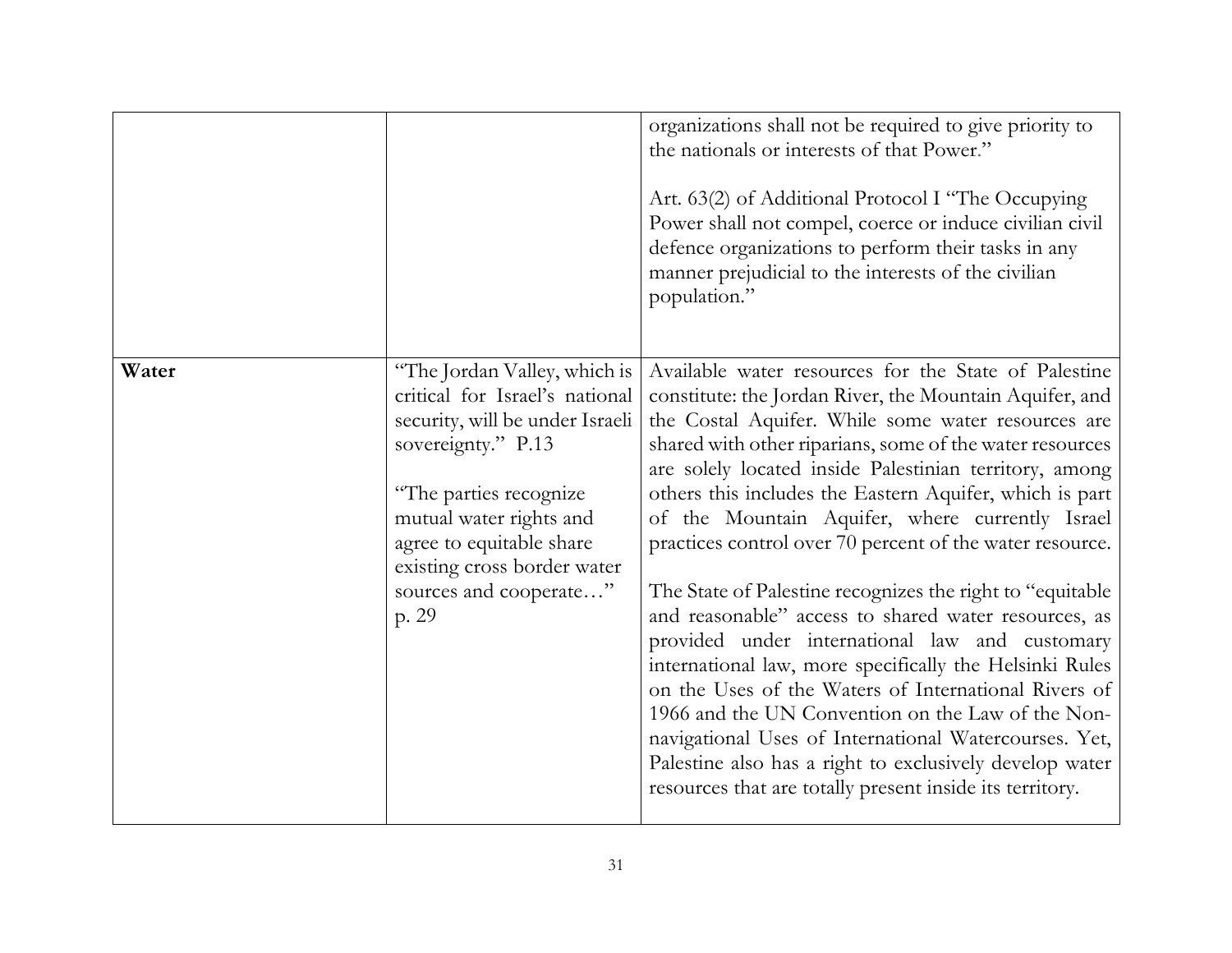| The proposed plan ignores the Right of the State of<br>Palestine to full access to its allocated share in the<br>Jordan River, through its proposed Israeli annexation<br>of the Jordan Valley, and further implies that water<br>resources present exclusively inside the internationally<br>recognized Palestinian territory are to be shared with<br>Israel.                                                                                                                                                                                                                                                                                                            |
|----------------------------------------------------------------------------------------------------------------------------------------------------------------------------------------------------------------------------------------------------------------------------------------------------------------------------------------------------------------------------------------------------------------------------------------------------------------------------------------------------------------------------------------------------------------------------------------------------------------------------------------------------------------------------|
| As a result, these proposals violate the following rules.                                                                                                                                                                                                                                                                                                                                                                                                                                                                                                                                                                                                                  |
| The Palestinian right to sovereignty over their<br>natural resources.<br>UNGA Resolution 1893 "Permanent<br>sovereignty over natural resources"<br>UNGA Resolution<br>3175<br>"Permanent<br>sovereignty over national resources in the<br>occupied Arab territories'<br>Hague Regulations1907 Article 55 "The<br>occupying State shall be regarded only as<br>administrator and usufructuary of public<br>buildings, real estate, forests, and agricultural<br>estates belonging to the hostile State, and<br>situated in the occupied country. It must<br>safeguard the capital of these properties, and<br>administer them in accordance with the rules of<br>usufruct." |
| Hague Regulations 1907 Article 47 "Pillage is<br>formally forbidden."                                                                                                                                                                                                                                                                                                                                                                                                                                                                                                                                                                                                      |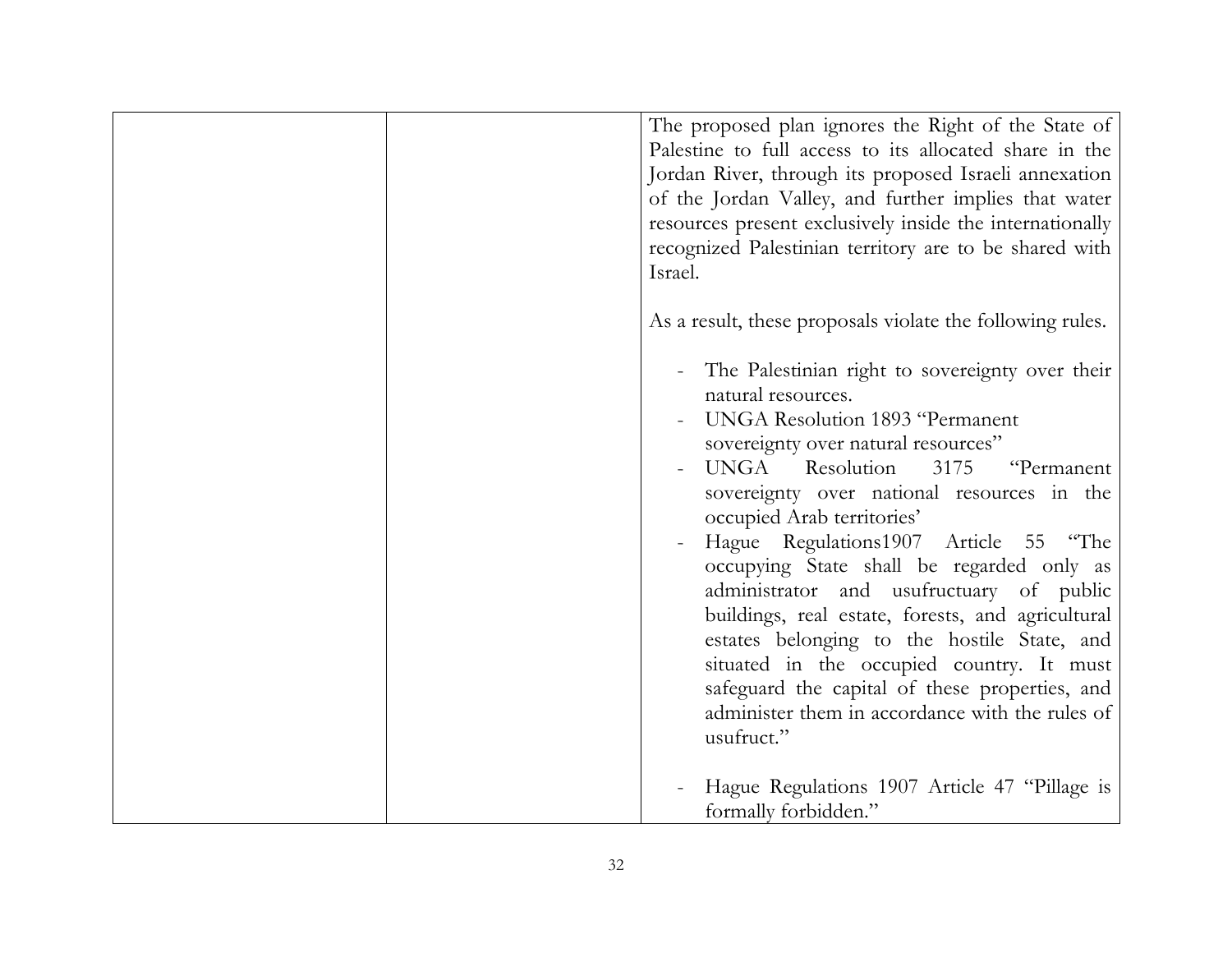|           |                                  | Fourth Geneva Convention Article 33 "Pillage is          |
|-----------|----------------------------------|----------------------------------------------------------|
|           |                                  | prohibited."                                             |
| Prisoners | "Any additional prisoner         | A crime against humanity, Rome Statute of the ICC,       |
|           | release will be based on         | Article $7(1)(d)$ .                                      |
|           | Israeli consent." P. 30          |                                                          |
|           |                                  | International Covenant on Civil and Political Rights,    |
|           | "The<br>Israeli-Palestinian      | Article 12(1) "everyone lawfully within the territory of |
|           | Agreement<br>will<br>Peace       | a State shall, within that territory, have the right to  |
|           | provide for the release of       | liberty of movement and freedom to choose his            |
|           | Palestinian prisoners and        | residence."                                              |
|           | administrative<br>detainees      |                                                          |
|           | held in Israeli prisons,         | Fourth Geneva Convention, Article 49 "Individual or      |
|           | except (i) those convicted of    | mass forcible transfers, as well as deportations of      |
|           | murder<br>attempted<br><b>or</b> | protected persons from occupied territory to the         |
|           | murder, (ii) those convicted     | territory of the Occupying Power or to that of any other |
|           | of conspiracy to commit          | country, occupied or not, are prohibited, regardless of  |
|           | murder (in each case murder      | their motive."                                           |
|           | includes<br>murder<br>by         |                                                          |
|           | terrorism) and (iii) Israeli     | Universal Declaration of Human Rights (UDHR),            |
|           | citizens."                       | Article 9 "No one shall be subject to arbitrary arrest,  |
|           |                                  | detention or exile."                                     |
|           | "All prisoners<br>who<br>are     |                                                          |
|           | released<br>will<br>become       | UDHR, Article 13 "(1) Everyone has the right to          |
|           | citizens of the State of         | freedom of movement and residence within the border      |
|           | Palestine"                       | of each State. (2) Everyone has the right to leave any   |
|           |                                  | country, including his own, and to return to his         |
|           | "Notwithstanding the             | country."                                                |
|           | foregoing, no amnesty will       |                                                          |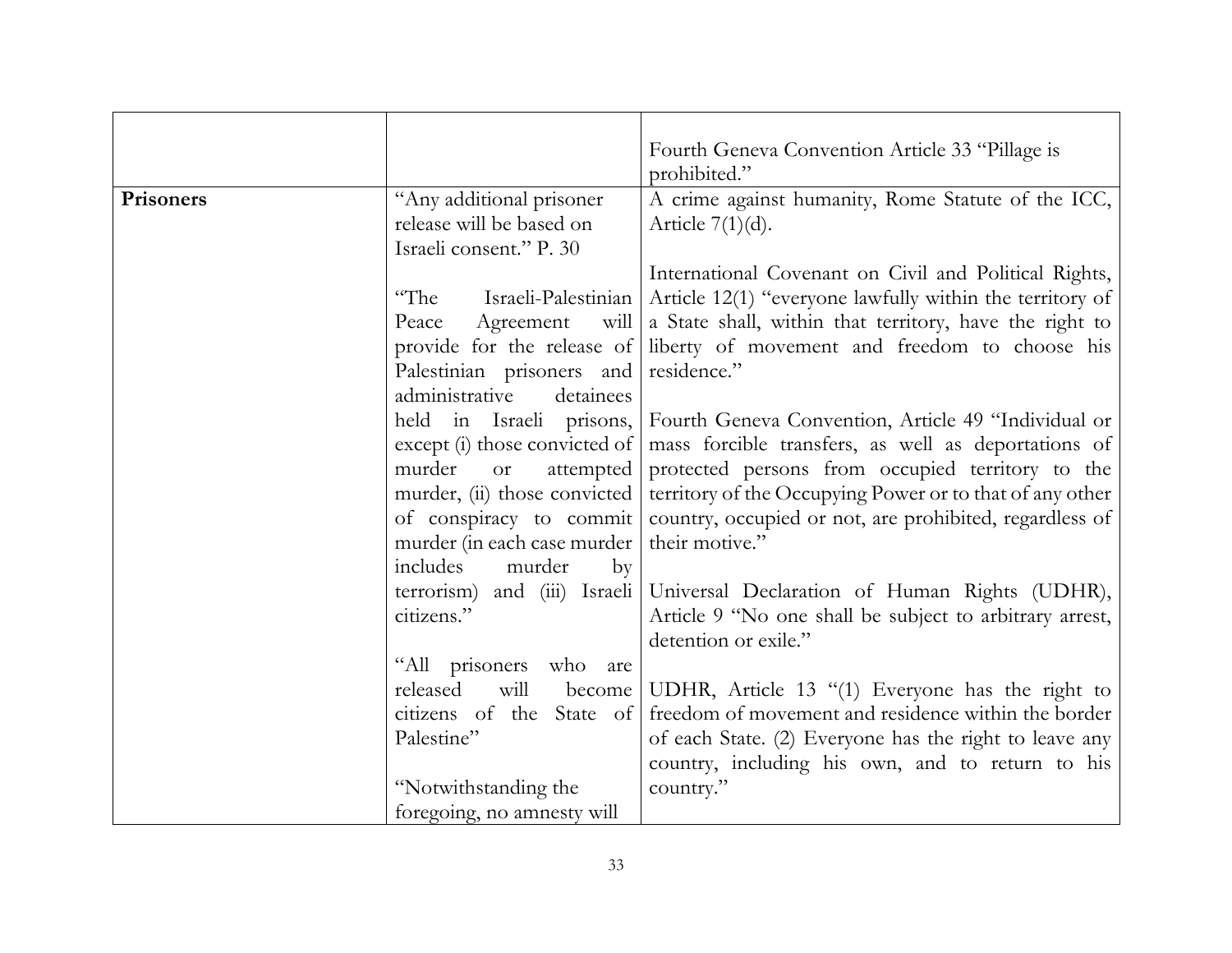|      | be given o any Palestinian       | International Covenant on Civil and Political Rights,        |
|------|----------------------------------|--------------------------------------------------------------|
|      | described in clauses (i), (ii)   | Article 12(4) "No one shall be arbitrarily deprived of       |
|      | or (iii) above, and such         | the right to enter his own country."                         |
|      | individuals will not be          |                                                              |
|      | permitted entry into the         | UDHR, Article 3 "Everyone has the right to life, liberty     |
|      | State of Palestine."             | and the security of person." Article10 "Everyone is          |
|      |                                  | entitled in full equality to a fair and public hearing by an |
|      |                                  | independent<br>and<br>impartial<br>tribunal,<br>in the       |
|      | "Each prisoner who is            | determination of his rights and obligations and of any       |
|      | released will be required to     | criminal charges against him."                               |
|      | sign a pledge  Prisoners         |                                                              |
|      | who refuse to sign this          | ICCPR, Article 9(1) "Everyone has the right to liberty       |
|      | pledge<br>will<br>remain         | and security of person. No one shall be subject to           |
|      | incarcerated."                   | arbitrary arrest or detention. No one shall be deprived      |
|      |                                  | of his liberty except on such grounds and in accordance      |
|      | "No Palestinian prisoner or      | with such procedures as are established by law."             |
|      | administrative detainees will    |                                                              |
|      | be released in accordance        | Art. 33 of GCIV: "No protected person may be                 |
|      | with this section if all Israeli | punished for an offence he or she has not personally         |
|      | captives are remains and         | committed. Collective penalties and likewise all             |
|      | remains are not returned to      | measures of intimidation or of terrorism are                 |
|      | the State of Palestine."         | prohibited."                                                 |
|      |                                  |                                                              |
| Gaza | As dangerous as Gaza, run        | Does not recognize Israel's occupation and illegal           |
|      | by Hamas, is to the state of     | blockade of the Gaza Strip. 2018 UN Commission of            |
|      | Israel" p.7                      | Inquiry on the Great Return March called for an              |
|      |                                  | immediate end to Israel's illegal closures, which has        |
|      | "Gaza has tremendous             | made Gaza uninhabitable. A/HRC/40/CRP.2                      |
|      | potential but is currently       |                                                              |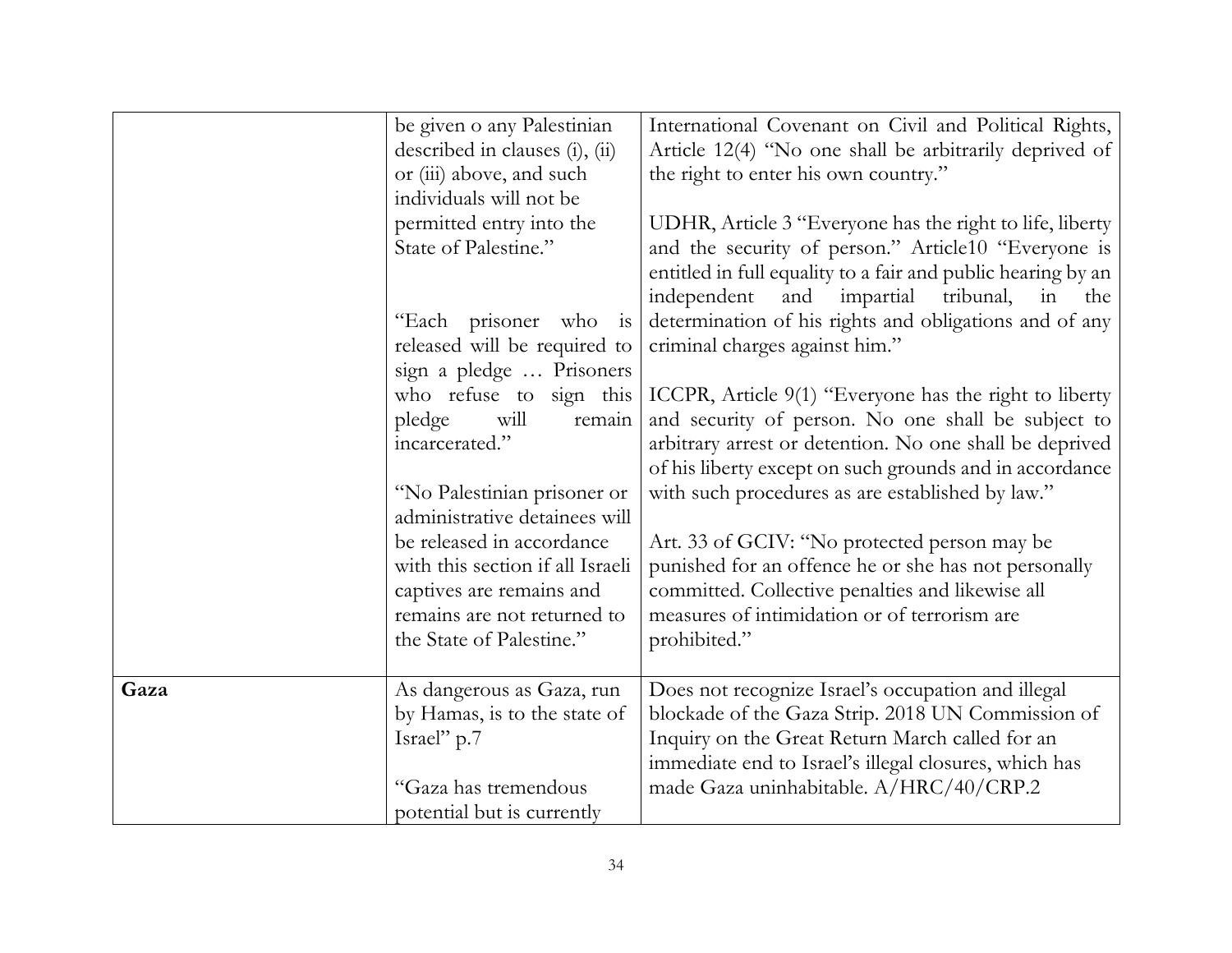|         | held hostage by Hamas,<br>Islamic Palestinian Jihad<br>and other terrorist<br>organizations" p. 10<br>"Israel has tightened<br>security over Gaza" p. 10                                                      | Art. 33 of GCIV: "No protected person may be<br>punished for an offence he or she has not personally<br>committed. Collective penalties and likewise all<br>measures of intimidation or of terrorism are<br>prohibited."<br>Impedes ICCPR and ICESCR rights that include, the                                                                                       |
|---------|---------------------------------------------------------------------------------------------------------------------------------------------------------------------------------------------------------------|---------------------------------------------------------------------------------------------------------------------------------------------------------------------------------------------------------------------------------------------------------------------------------------------------------------------------------------------------------------------|
|         | "For over a decade, Gaza<br>has been ruled by Hamas, a<br>terror organization" p. 10<br>Under the leadership of<br>Hamas, the residents of<br>Gaza have suffered extreme<br>poverty and deprivation. P.<br>25 | right to health, the right to an abdicate standard of<br>living, the right to clean water, the right to freedom of<br>movement.                                                                                                                                                                                                                                     |
| Economy | "In addition to the<br>requirement that the State<br>of Palestine comply in all<br>respects with the Israeli-<br>Palestinian Peace<br>Agreement, Peace and<br>Prosperity, will be<br>conditioned upon (i) the | Ignore Israel's occupation as the number one<br>impediment to Palestinian economic growth, including<br>Israel's use and exploitation of Palestinian natural<br>resources and numerous restrictions on trade and<br>development. Ignores blockade on Gaza.<br>Plan undermines Palestinian sovereignty and right to<br>self-determination and is colonial in nature. |
|         | establishment by the State                                                                                                                                                                                    | Reinforces illegal acquisition of territory by force.                                                                                                                                                                                                                                                                                                               |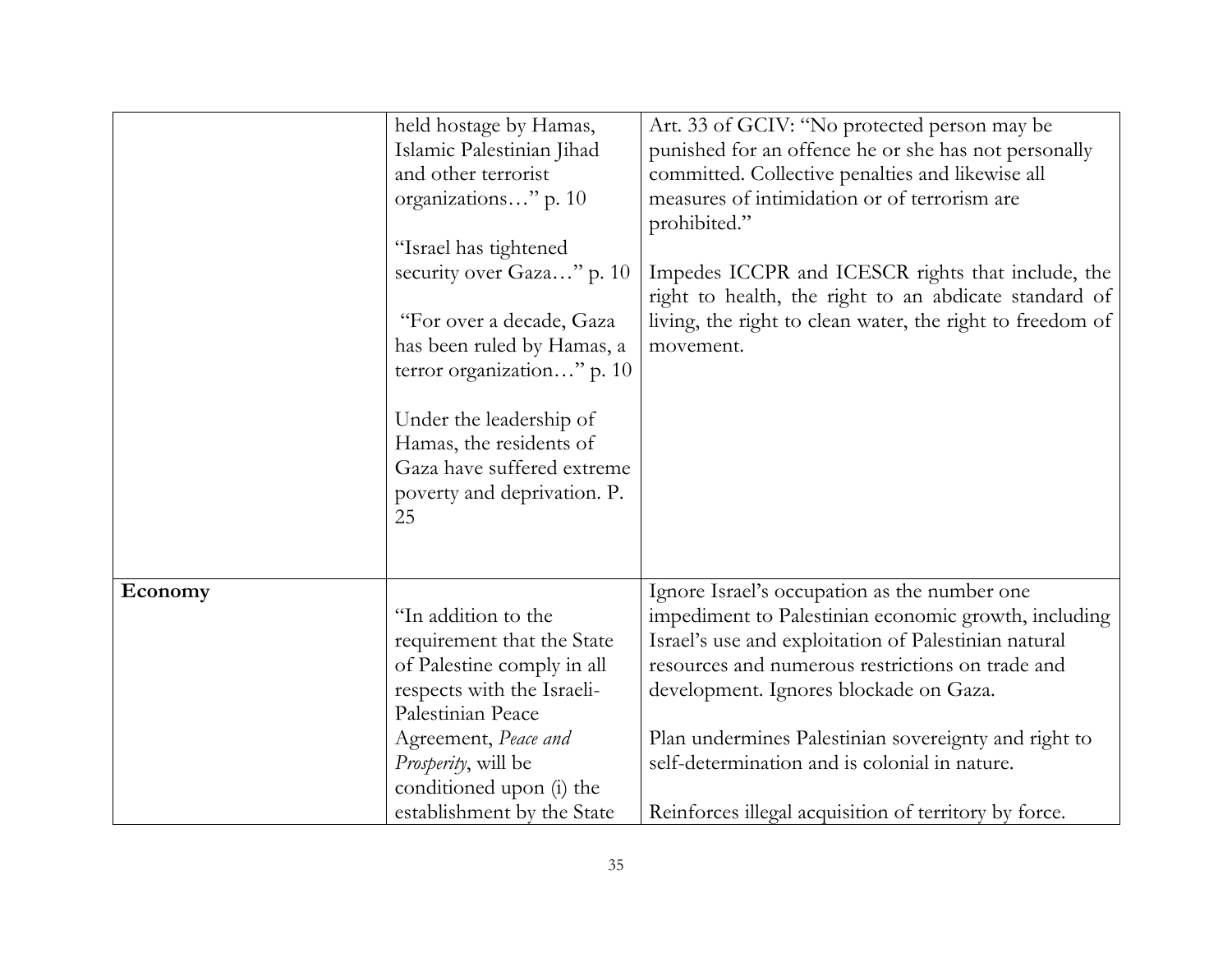|                       | of Palestine of transparent,  |                                                   |
|-----------------------|-------------------------------|---------------------------------------------------|
|                       | independent, and credit-      |                                                   |
|                       |                               |                                                   |
|                       | worthy financial institutions |                                                   |
|                       | capable of engaging in        |                                                   |
|                       | international market          |                                                   |
|                       | transactions in the same      |                                                   |
|                       | manner as financial           |                                                   |
|                       | institutions of western       |                                                   |
|                       | democracies, (ii) the         |                                                   |
|                       | establishment of              |                                                   |
|                       | appropriate governance to     |                                                   |
|                       | ensure the proper use of      |                                                   |
|                       | funds, and (iii) the          |                                                   |
|                       | establishment of a legal      |                                                   |
|                       | system that protects          |                                                   |
|                       | investments and addresses     |                                                   |
|                       | commercial expectations."     |                                                   |
|                       |                               |                                                   |
|                       | "location and size of the     |                                                   |
|                       | free-trade zone will be       |                                                   |
|                       | agreed upon by the parties    |                                                   |
|                       | so that the free trade zone   |                                                   |
|                       | will not interfere with       |                                                   |
|                       | current land use in the area  |                                                   |
|                       | and necessary security        |                                                   |
|                       | requirements." P. 26          |                                                   |
| <b>Apartheid Wall</b> | "The security barrier will be | Wall illegal under international law; considered  |
|                       | realigned to match the new    | annexation; impedes rights under ICCPR and ICESR; |
|                       | borders." P. 14               |                                                   |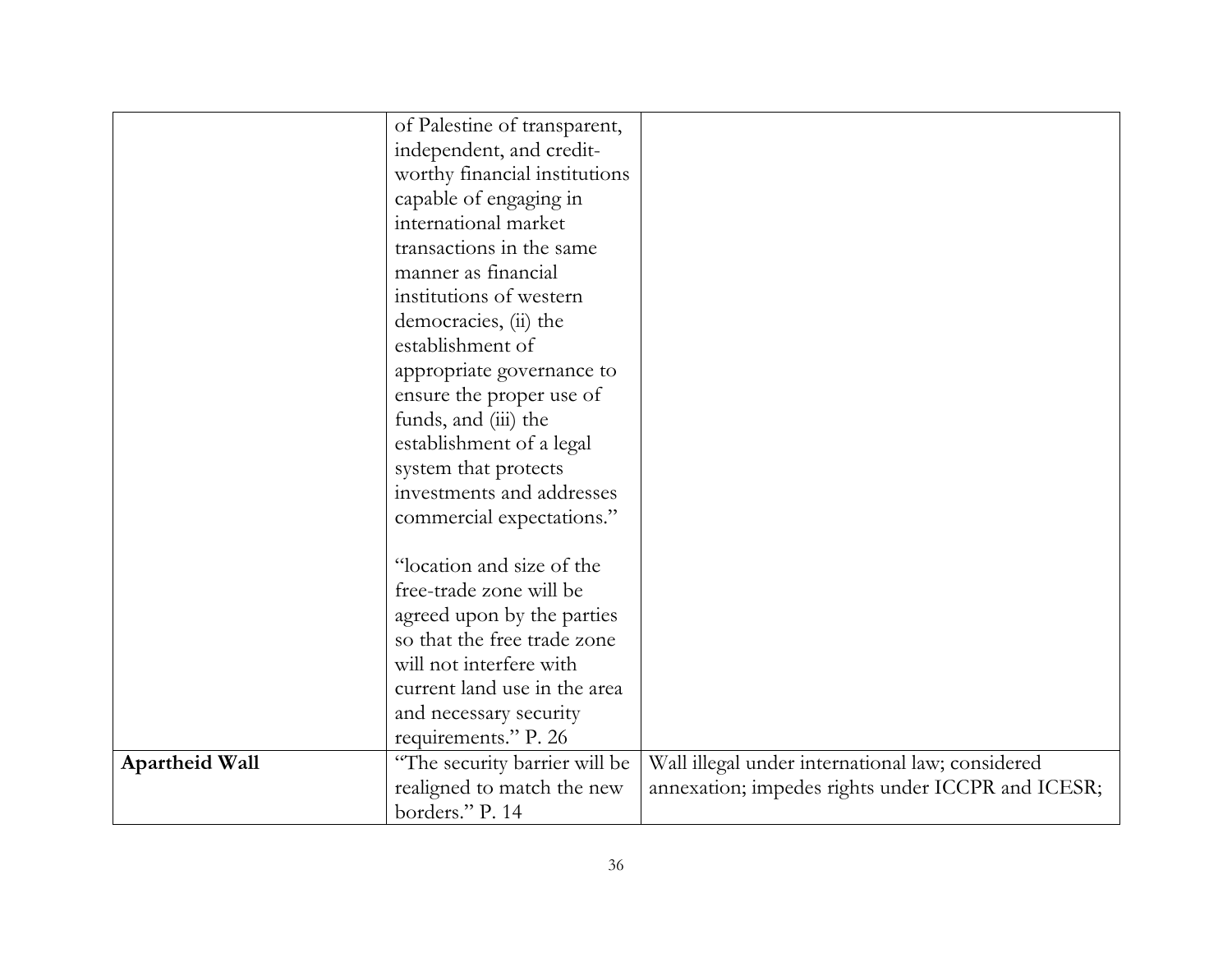|                            |                               | appropriation of property illegal under Fourth Geneva    |
|----------------------------|-------------------------------|----------------------------------------------------------|
|                            | "While a physical division"   | Convention.                                              |
|                            | of the city must be avoided,  |                                                          |
|                            | a security barrier currently  |                                                          |
|                            | exists that does not follow   |                                                          |
|                            |                               |                                                          |
|                            | the municipal boundary and    |                                                          |
|                            | that already separates Arab   |                                                          |
|                            | neighborhoods in Jerusalem    |                                                          |
|                            | from the rest of the City."   |                                                          |
|                            | p.17                          |                                                          |
|                            |                               |                                                          |
|                            | "The physical barrier shall   |                                                          |
|                            | remain in place and should    |                                                          |
|                            | serve as the border between   |                                                          |
|                            | the capitals of the two       |                                                          |
|                            | parties." P. 17               |                                                          |
| Jewish character of Israel | "Palestine leaders must       | Violation of Palestinian right to self-determination;    |
|                            | embrace peace by              | violates prohibition against discrimination on the basis |
|                            | recognizing Israel as the     | of race, nationality, or ethnicity pursuant to the       |
|                            | Jewish state." P. 4           | International Convention on the Elimination of Racial    |
|                            |                               | Discrimination (CERD).                                   |
|                            | "This Vision aims to          |                                                          |
|                            | achieve mutual recognition    | Article 1 of the CERD Convention defines "racial         |
|                            | of the State of Israel as the | discrimination" as "any distinction, exclusion,          |
|                            | nation state of the Jewish    | restriction or preference based on race, colour,         |
|                            | people." P.7                  | descent, or national or ethnic origin which has the      |
|                            |                               | purpose or effect of nullifying or impairing the         |
|                            | "The State of Israel has a    | recognition, enjoyment or exercise, on an equal          |
|                            | legitimate desire to be the   | footing, of human rights and fundamental freedoms in     |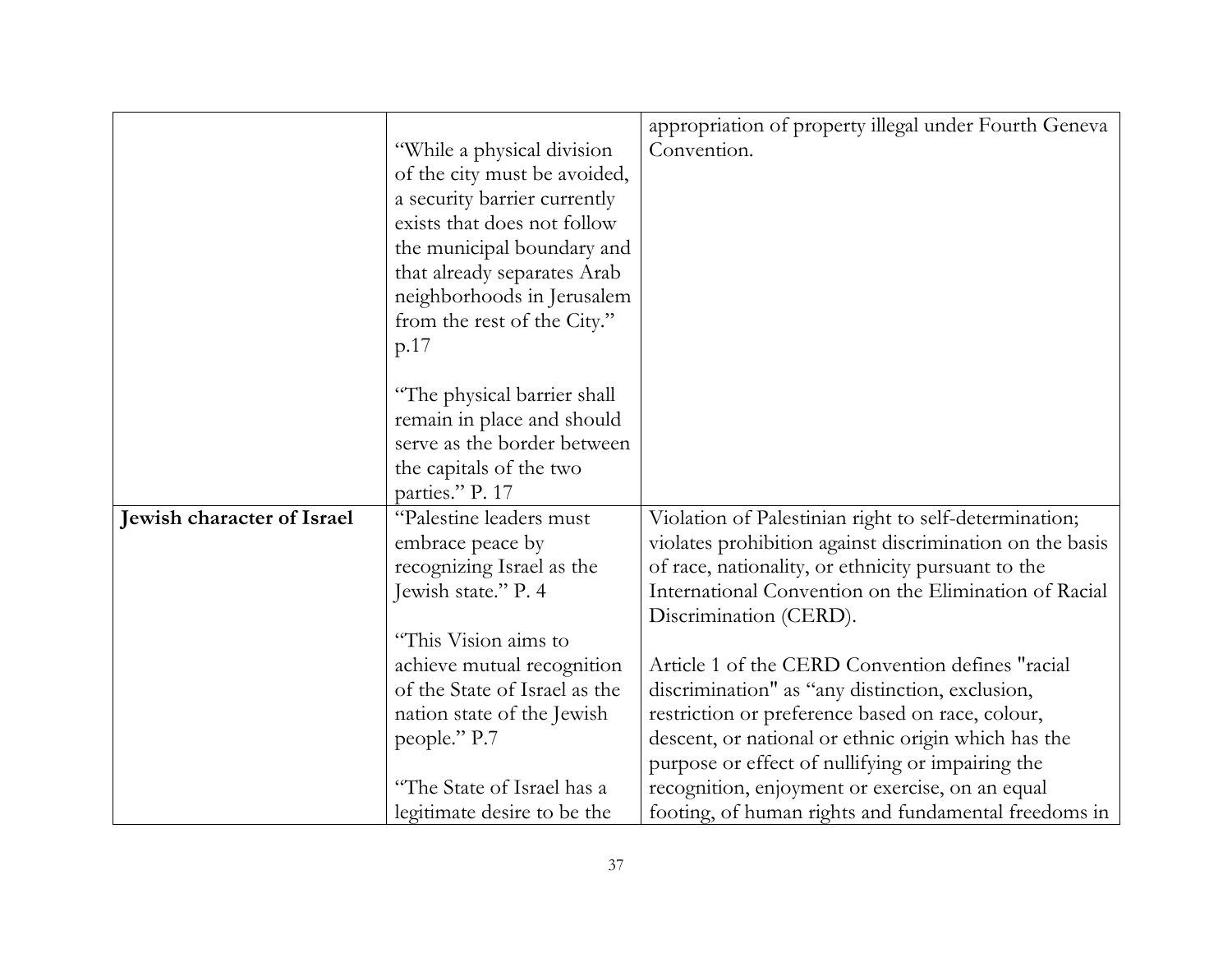|                        | nation-state of the Jewish     | the political, economic, social, cultural or any other   |
|------------------------|--------------------------------|----------------------------------------------------------|
|                        | people and for that status     | field of public life." Article 2 of the Apartheid        |
|                        | to be recognized               | Convention defines the crime of apartheid as policies    |
|                        | throughout the world." P. 7    | and practices, the purpose of which are domination       |
|                        |                                | and systemic oppression by one group against another,    |
|                        |                                | as well as through the creation of systemic exclusion    |
|                        |                                | and oppression in the realization of human rights and    |
|                        |                                | in the participation in the political, social, economic  |
|                        |                                | and cultural life of the country.                        |
| Limits on enjoyment of | "This Vision aims to           | Violates self-determination for Palestinians             |
| rights                 | achieve mutual recognition     | (specifically refugees who will not be able to return to |
|                        | of the State of Israel as the  | the homes they left in Israel. Potential violation of    |
|                        | nation state of the Jewish     | other human rights for non-Jewish citizens of the state  |
|                        | people, and the State of       | of Israel. Says nothing of political, cultural, economic |
|                        | Palestine as the nation-state  | and social rights for Palestinians outlined in the       |
|                        | of the Palestinian people, in  | International Covenant for Civil and Political Rights    |
|                        | each case with equal civil     | (ICCPR) and the International Covenant for               |
|                        | rights for all citizens within | Economic, Social, and Cultural Rights (ICESCR).          |
|                        | each states." P. 7             |                                                          |
|                        |                                | ICCPR, Preamble "Recognizing that, in accordance         |
|                        | "The creation of a culture"    | with the Universal Declaration of Human Rights, the      |
|                        | of peace should include an     | ideal of free human beings enjoying civil and political  |
|                        | end to incitement, including   | freedom and freedom from fear and want can only be       |
|                        | in government-controlled       | achieved if conditions are created whereby everyone      |
|                        | media, as well as an end to    | may enjoy his civil and political rights, as well as his |
|                        | the glorification of violence, | economic, social and cultural right."                    |
|                        | terrorism and martyrdom.       |                                                          |
|                        | It should also prohibit        |                                                          |
|                        | hostile propaganda, as well    |                                                          |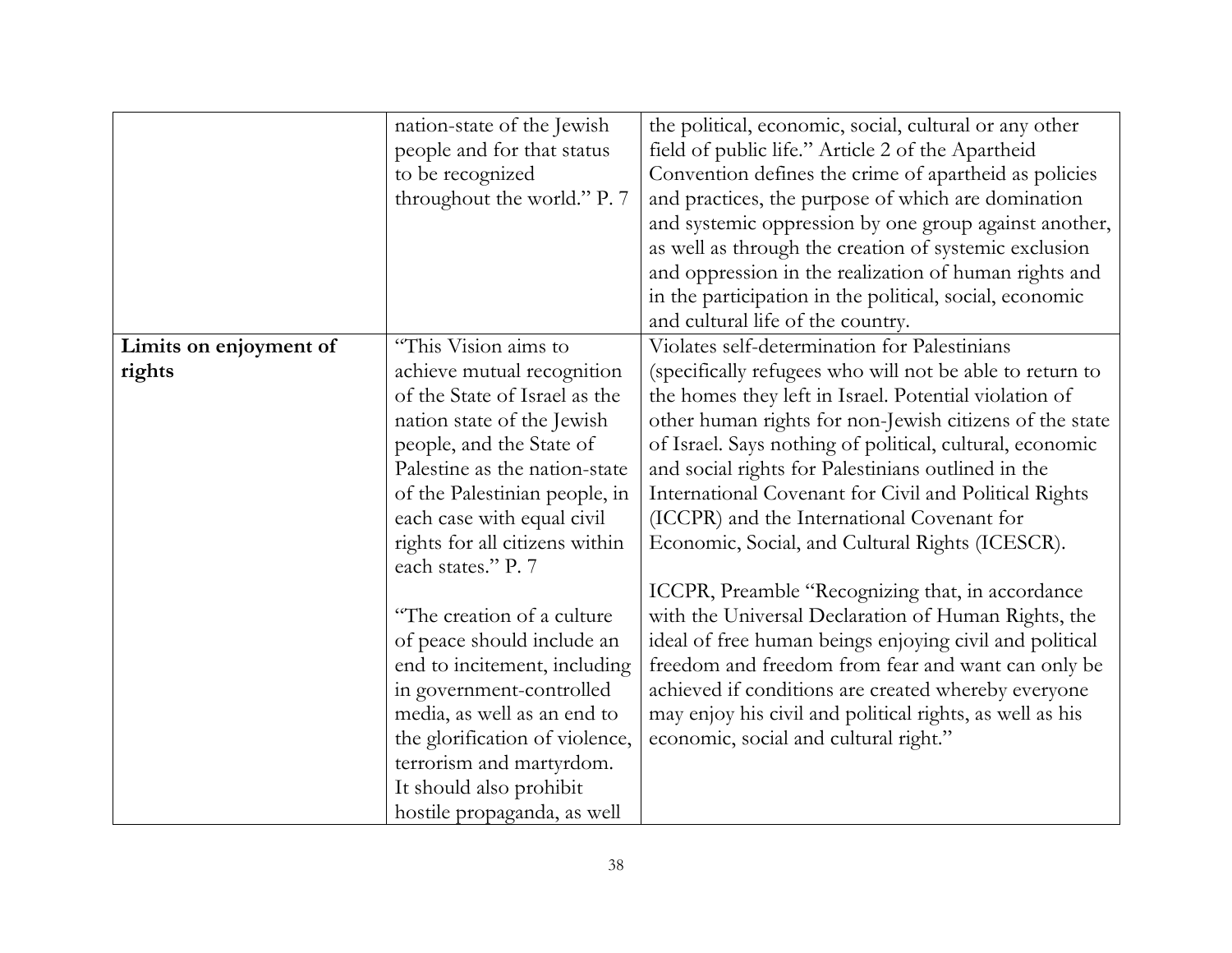|                   | as textbooks, curriculum<br>and related<br>materials"p.35                                                                                                                                                                                                                        | UDHR, Article 19 "Everyone has the right to freedom<br>of opinion and expression; this includes freedom to<br>hold opinions without interference and to seek, receive<br>and impart information and ideas through any media<br>and regardless of frontiers."                                                                                                                                                                                                                                                                                                                      |
|-------------------|----------------------------------------------------------------------------------------------------------------------------------------------------------------------------------------------------------------------------------------------------------------------------------|-----------------------------------------------------------------------------------------------------------------------------------------------------------------------------------------------------------------------------------------------------------------------------------------------------------------------------------------------------------------------------------------------------------------------------------------------------------------------------------------------------------------------------------------------------------------------------------|
|                   |                                                                                                                                                                                                                                                                                  | ICCPR, Article 19(2) "Everyone shall have the right to<br>freedom of expression; this right shall include freedom<br>to seek, receive and impart information and ideas of<br>all kinds, regardless of frontiers, either orally, in<br>writing or in print, in the form of art, or through any<br>other media of his choice."                                                                                                                                                                                                                                                      |
| <b>Land Swaps</b> | "Land swaps will provide<br>the State of Palestine with<br>land reasonably comparable<br>in size to the territory of<br>pre-1967 West Bank and<br>Gaza" p. 12<br>"Land swaps provided by<br>the State of Israel could<br>include both populated and<br>unpopulated areas." P. 13 | While the exchange of territory may form part of the<br>solution of final status issues, international law raises<br>questions regarding the validity of any land swap while<br>an occupation is ongoing. What is presented in this<br>plan is essentially the legalization of the occupation,<br>and therefore land swaps should not be considered.<br>Art (7)(1) Fourth Geneva Convention strictly<br>prohibits the possibility of concluding agreements that<br>"adversely affect the situation of protected persons,"<br>or "restrict the rights which it confers upon them." |
|                   | "Vision contemplates the<br>possibility, subject to<br>agreement of the parties<br>that the borders of Israel                                                                                                                                                                    | Art 47 Fourth Geneva Convention upholds the<br>inviolability of the rights conferred upon the occupied<br>population. Prevents occupying power from using<br>agreements concluded with the authorities of the                                                                                                                                                                                                                                                                                                                                                                     |